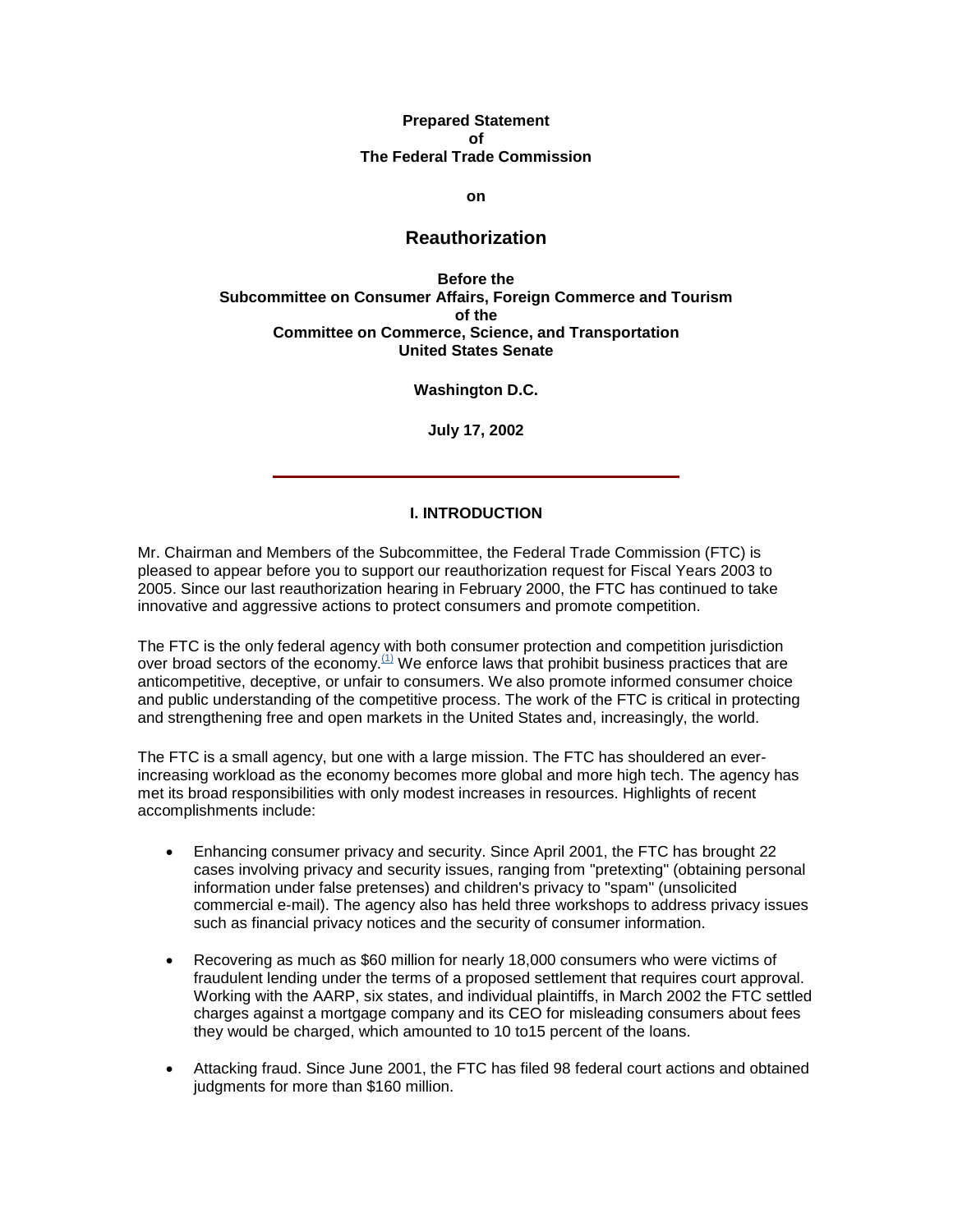- Stopping branded drug manufacturers from eliminating competition from cheaper generic equivalents. Recent cases addressing conduct allegedly stifling generic competition have involved drugs for high blood pressure, anxiety, and angina and other cardiac problems.
- Preventing anticompetitive effects of mergers in the petroleum industry. Last year, the FTC reviewed three multi-billion dollar oil mergers and, where necessary, required divestitures in two of the proposed mergers to ensure continued competition in refining, distribution, and retail sales of gasoline in markets across the United States.
- Ensuring competition among health care providers. The FTC is challenging as illegal agreements among providers to fix fees and boycott health plans that resist paying higher fees. The FTC's goal is helping to insure the existence of a competitive health care industry that consistently delivers high-quality care at competitive costs.

In accomplishing these goals, there is a high degree of unity among the five Commissioners. In fact, there is near unanimity in voting patterns, particularly with respect to votes concerning law enforcement matters. The near unanimity of voting patterns reflects both a broad consensus among the Commissioners about the types of cases the Commission should pursue, and the careful and deliberate process by which the Commissioners consider matters, consulting with the staff to address the issues and concerns of individual Commissioners. As Chairman Muris has stated, $(2)$  through the efforts of a talented, dedicated, and professional staff, the current Commission is building on the extraordinary work of former Chairman Robert Pitofsky.

## **II. MISSION FOCUS**

In the next few years, the FTC will focus its resources in significant areas of the economy through law enforcement actions, consumer and business education campaigns, and continuing assessment of ongoing developments in the marketplace. As we explain in detail below, the FTC's activities fulfill its mission on behalf of American consumers by:

- Continuing emphasis on critical areas of law enforcement stopping and preventing consumer fraud and deception as well as stopping anticompetitive mergers;
- Enhancing consumer privacy and security;
- Preventing deceptive and anticompetitive health care practices;
- Promoting and maintaining competitive energy markets;
- Keeping pace with technology and the changing marketplace;
- Targeting special initiatives to specific groups of consumers; and
- Advancing efficient law enforcement.

## **A. CONTINUING EMPHASIS ON CRITICAL AREAS OF LAW ENFORCEMENT**

Two areas in the FTC's jurisdiction have become staples of its law enforcement agenda - (1) fighting consumer fraud and deception, and (2) preventing anticompetitive mergers. Since 1995, the FTC has attacked fraud and deception by bringing 1,052 federal court and administrative actions, and obtaining orders for more than \$825 million in consumer redress.<sup>[3]</sup> During the same time period, the FTC reviewed over 26,000 proposed mergers worth a total of nearly \$10 trillion, opened about 1,600 formal investigations (issuing "Second Requests" in more than 300 matters), and took enforcement action in over 230 transactions. Over the next few years, the FTC plans to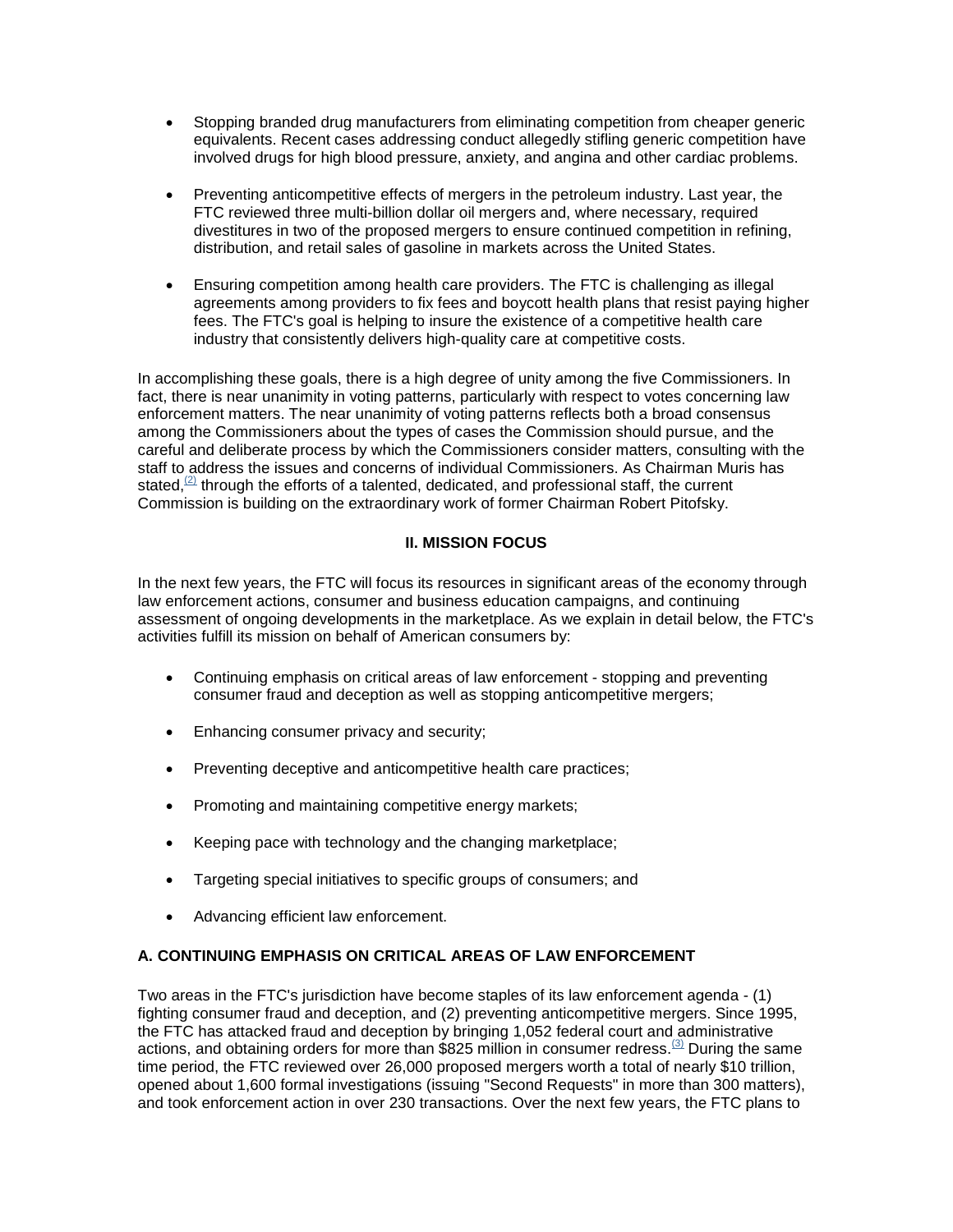devote significant resources to build on its solid record of achievement in these areas.

#### **1. Consumer Fraud and Deception**

The FTC targets both traditional types of fraud and deception and those types that capitalize on new technologies. Simply stated, our mission is to identify the most egregious forms of fraud and deception; to bring cases, on our own and with our law enforcement partners across the country and around the globe; and to educate industry about complying with the law, consumers about how to protect themselves from fraud and deception, and ourselves about emerging issues.

The FTC has two toll-free telephone numbers and an online form available to consumers who have questions or complaints. Consumer complaints are entered into a number of FTC databases, which are accessible to increasing numbers of domestic and foreign law enforcement partners. To identify the most pervasive forms of fraud and deception, and to target wrongdoers for law enforcement actions, we analyze the information collected through the following data systems:

- **Consumer Response Center**. The FTC's Consumer Response Center (CRC) fields complaints and inquiries on a wide variety of consumer protection issues. Consumers can use a toll-free number (1-877-FTC-HELP), as well as an online form and the mail, to contact the CRC with complaints and inquiries. The CRC now responds to more than 55,000 inquiries and complaints a month.
- *[Consumer Sentinel.](http://www.sentinel.gov/)* Established by the FTC in 1997, *Consumer Sentine*<sup>[\(4\)](http://www.sentinel.gov/)</sup> is a fraud database available online to law enforcement agencies across the U.S. and Canada. It receives complaints from the FTC's CRC and from a growing number of other organizations in the U.S. and Canada. *Sentinel* now contains more than 680,000 complaints, and is the richest source of consumer fraud data available to law enforcement agencies. Since June 2001, the FTC has recruited 115 new *Sentinel* members, bringing the total number of *Sentinel* users to more than 460 law enforcement agencies. Law enforcement agencies can use this centralized database to identify trends and target companies that have received a large number of consumer complaints. Consumers also can access publicly available sections of this Web site for statistics about fraud, including the schemes that garner the most consumer complaints, the location of companies subject to complaints, and tips on how to avoid fraud.
- **Identity Theft.** Another FTC toll-free number, 1-877-ID-THEFT, is a central clearinghouse and a critical source of consumer complaint data on ID theft. Calls have increased from 2,200 calls per week one year ago to over 3,000 today. Building on its experience with *Consumer Sentinel*, the FTC began making the data available to its law enforcement partners through an online database. More than 350 law enforcement agencies - 46 separate federal agencies and 306 state and local agencies - now can access the data. Among the agencies represented are more than half of the state Attorneys General, as well as law enforcement authorities from a number of major cities including Baltimore, Dallas, Los Angeles, Miami, San Francisco, and Philadelphia. To encourage even greater participation, we have conducted law enforcement training and outreach since April of this year to demonstrate the efficacy of the clearinghouse. As one example of positive results from these efforts, within three weeks after our most recent training seminar in Chicago, approximately a third of the participating agencies without prior access to the clearinghouse had signed up. We will continue to focus resources and to devise new methods to expand law enforcement access to the database. Finally, FTC investigators, working with the Secret Service, have started to prepare preliminary investigative reports based on clearinghouse data, which are referred to Financial Crimes Task Forces for possible prosecution.
- **Spam Database.** Since 1998, the FTC has maintained an electronic mailbox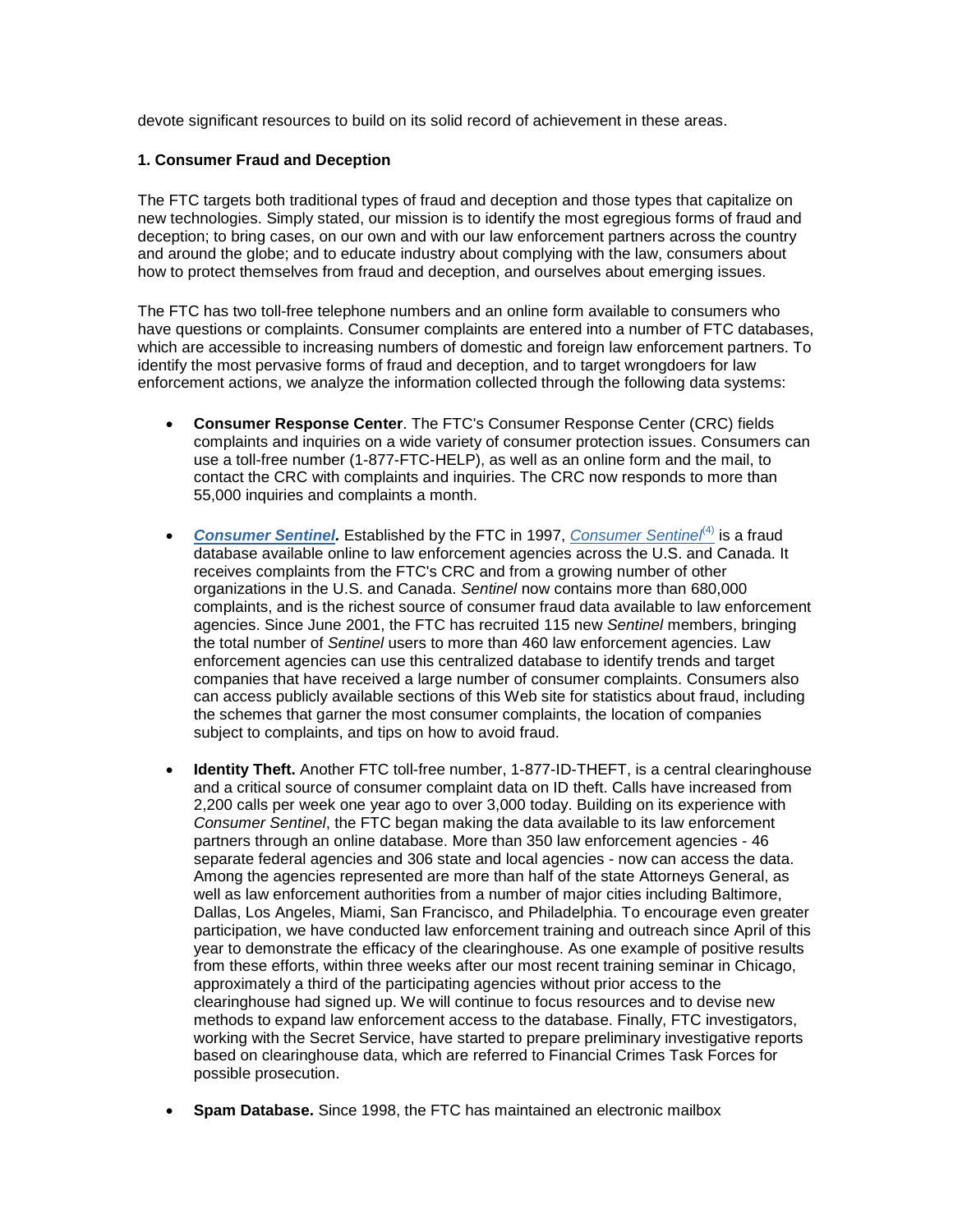[\(uce@ftc.gov\)](mailto:spam@uce.gov) to which Internet customers can forward unsolicited commercial e-mail, commonly known as "spam." This database currently receives, on average, 42,000 new pieces of spam every day. The total number of spam e-mails has grown from 700,000 in the first year to more than 10 million today. The FTC staff searches the database to identify trends and select law enforcement targets.

• **Surf Days.** The FTC ferrets out online fraud and deception through "Surf Days." First used in 1996 to look for online pyramid schemes, the law enforcement surf is now a staple of FTC online scheme identification, usually conducted with other law enforcement agencies. It provides both a window to learn about online practices and a way to alert new Web site providers - some of whom are new entrepreneurs unaware of relevant laws that their sites appear to violate the law. Since May 2001, the FTC has conducted six surfs with more than 140 partners, focusing on claims about unsubscribing from spam, remedies or preventive products for anthrax and other serious diseases, bioterror protection devices, e-tailer holiday shipping, and ultrasonic pest-control devices.

Drawing on consumer complaint data and information gathered from Surf Days, the FTC targets fraudulent and deceptive practices. The FTC's cases reflect a broad range of illegal activity, including telemarketing fraud, franchise fraud, business opportunity and work-at-home schemes, advance fee loan and credit loss protection schemes, and false and unsubstantiated claims for health and weight loss products. The FTC also has continued to bring deceptive advertising cases, focusing in particular on cases that involve health or safety issues, or significant economic injury. Recent cases include:

- **Project Busted Opportunity.** In June 2002, the FTC, the Department of Justice, and 17 state law enforcement agencies announced law enforcement actions against 77 targets engaged in the sale of business opportunities or work at home schemes. The targets allegedly used deceptive earnings claims and paid "shills" to promote their schemes or otherwise violate consumer protection laws. $(5)$
- **Operation Dialing for Deception.** In April 2002, the FTC announced the filing of 11 federal district court complaints challenging "in-bound" telemarketing fraud - situations in which consumers call companies based on classified ads, Internet banners, or other promotions. Among those charged were the purveyors of advance-fee loans and credit cards, at-home medical billing programs, work-at-home envelope stuffing schemes, and a "consumer protection" agency that was, in reality, no more than a shill for a vending machine business opportunity.<sup>(6)</sup>
- **Magazine Telemarketing.** A federal court ordered a group of magazine subscription telemarketers to pay \$39 million in consumer redress for violating the terms of a 1996 FTC settlement. Among other provisions, the FTC's 1996 order barred the defendants from misrepresenting the cost of subscriptions, charging consumers' accounts without authorization, and threatening to harm consumers' credit ratings. To facilitate the redress process, the FTC established a special hotline for consumers who think that defendants may have billed them improperly. $(7)$
- **"Miss Cleo."** The FTC obtained a federal court order against the promoters of "Miss Cleo" psychic services after charging that defendants misrepresented the cost of services, billed for services never purchased, and engaged in deceptive collection practices. Among other provisions, the court's order enjoins the defendants from any future misrepresentations about the cost of psychic readings and from making harassing telemarketing calls. The FTC estimates that the defendants billed consumers \$360 million in connection with this alleged illegal scheme. $(8)$
- **Ab Devices.** In "Project ABsurd," the FTC challenged widely advertised "ab" devices. In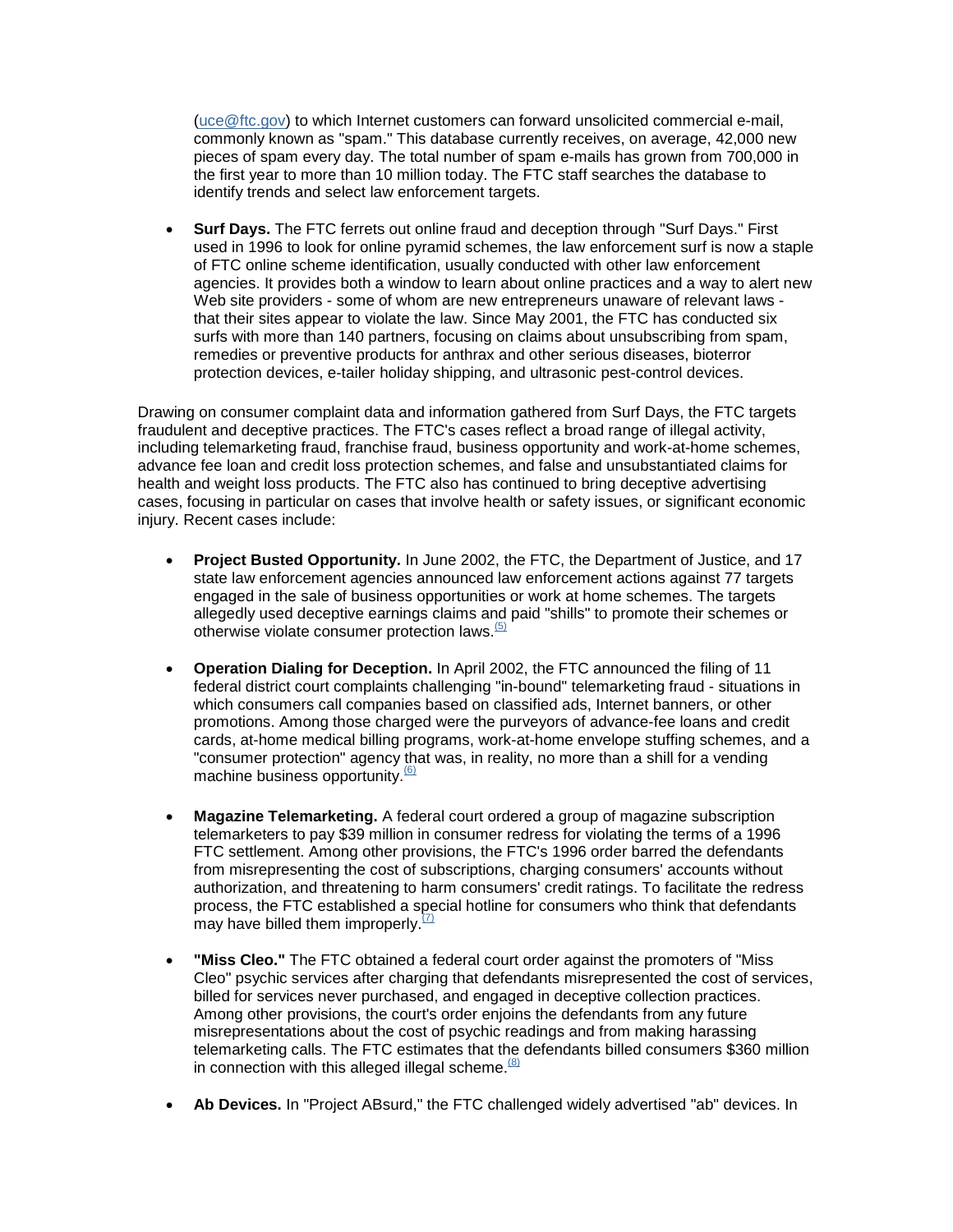suits against three marketers of electronic abdominal exercise belts, the FTC charged that infomercials falsely advertised that users would get "six pack" or "washboard" abs without exercise. The 30-minute infomercials were heavily aired on national cable television stations, such as USA, TNN, Lifetime, E!, FX, and Comedy Central, and were among the ten most frequently aired infomercials in weekly U.S. rankings. The FTC's action seeks a permanent injunction to stop future false or deceptive claims and the payment of redress to consumers who bought the devices  $(9)$ 

- **Wonder Bread.** In March 2002, the FTC announced a settlement with the marketers of Wonder Bread concerning allegedly deceptive ads claiming that Wonder Bread could improve children's brain function and memory.  $(10)$
- **Palm, Inc.** Palm, the leading manufacturer of Personal Digital Assistants (PDAs), agreed to a settlement concerning its claims that its PDAs come with built-in wireless access to the Internet and e-mail, as well as other common business functions - claims that the FTC alleged were not true for many models of the popular PDAs. Announced in March 2002, the settlement requires Palm to disclose, clearly and conspicuously, when consumers have to buy add-ons to perform advertised functions.<sup>(11)</sup>

#### **2. Anticompetitive Mergers**

Merger enforcement also continues to be a staple of the FTC's enforcement agenda. Stopping mergers that substantially lessen competition ensures that consumers pay lower prices and have greater choice in their selections of goods and services than they otherwise would. The level of merger activity in the marketplace, along with other factors, affects the FTC's merger workload. During the 1990s, record-setting levels of mergers, both in numbers and in size, required extraordinary efforts by the FTC staff to manage the necessary reviews within statutory time requirements. Recent economic conditions have reduced merger activity, and amendments to the Hart-Scott-Rodino Act<sup>(12)</sup> have cut the number of proposed mergers reported to the government. Even so, FTC merger enforcement remains a significant challenge for the following reasons:

- **The size, scope, and complexity of mergers have increased.** The number of mergers still remains relatively high by historic standards, and mergers also continue to grow in size, scope, and complexity. The dollar value of last year's reported mergers was about 82 percent higher, in nominal terms, than the 1995 total, even without any adjustment for the different filing thresholds. In fact, the \$1 trillion total in 2001 exceeded the average annual total dollar value of reported transactions during the booming 1991-2000 decade. The size of mergers affects the FTC's workload because mergers among large diversified firms are likely to involve more products than mergers among smaller firms, and thus generally involve more markets requiring antitrust investigation. In addition, larger firms are more likely to be significant players in the markets in which they compete - increasing the need for antitrust review. Finally, as new technologies continue to grow and as the economy becomes more knowledge-based, the resulting complexity of many mergers requires more extensive inquiry.
- **Large numbers of mergers still require scrutiny.** The number of proposed mergers raising competitive concerns remains significant. Despite fewer reported transactions, the FTC's level of enforcement activity remains at a high level. Through the first eight months of this year, for example, we opened well over 100 merger investigations and issued 20 requests for additional information under the HSR Act (Second Requests), numbers only slightly below those during the peak merger wave years 1996 through 2000. Thus far in FY 2002, the FTC has taken enforcement action in 21 mergers. Thus, despite a drop in the number of merger filings, our merger enforcement workload remains high because the workload derives mostly from the number of transactions raising antitrust concerns, not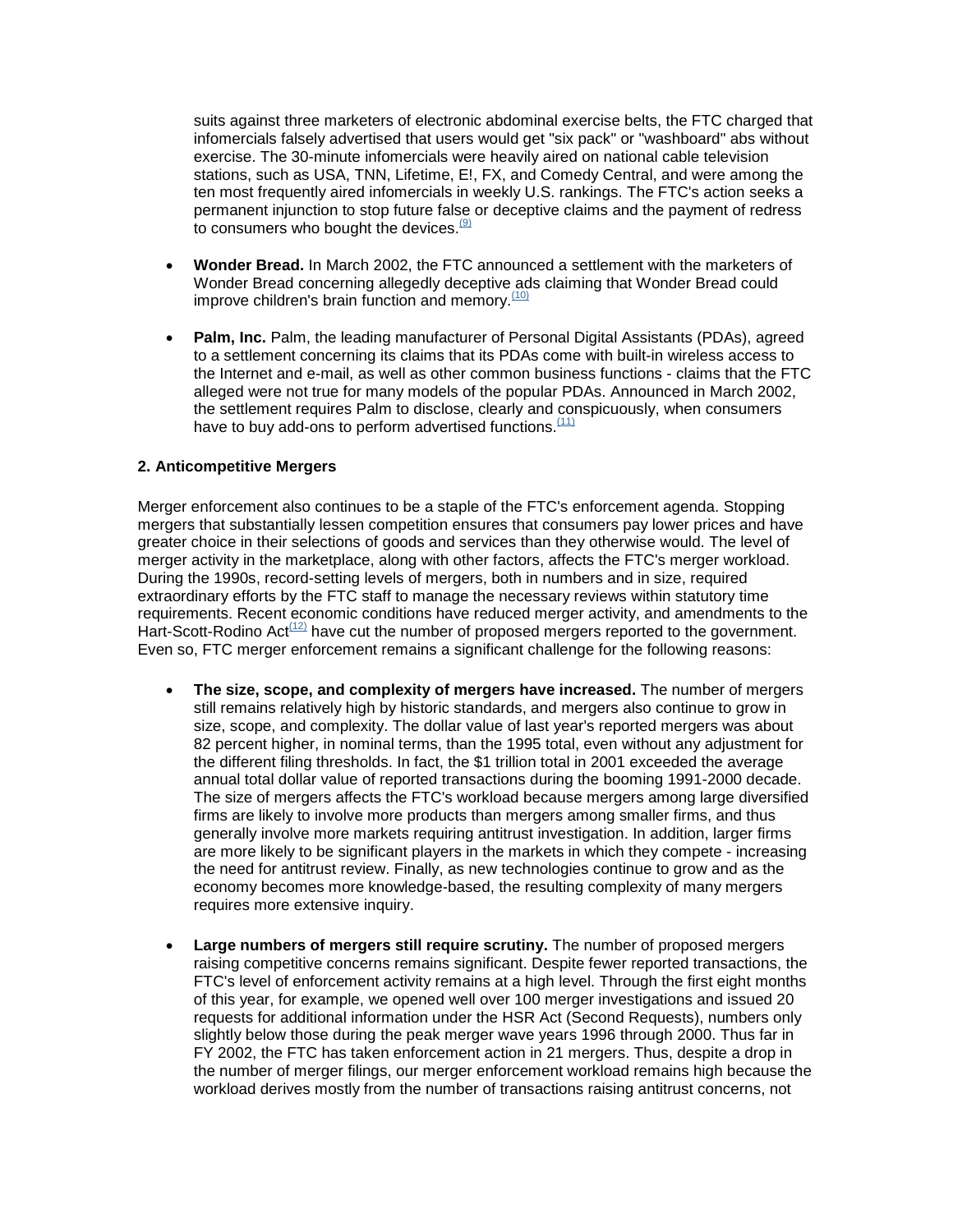from the overall number of filings.

- **Non-reportable mergers now require greater attention.** Although fewer proposed mergers remain subject to the reporting requirements of the HSR Act, the standard of legality under Section 7 of the Clayton Act remains unchanged.<sup> $(13)$ </sup> Consequently, we need to identify through means such as the trade press and other news articles, consumer and competitor complaints, hearings, and economic studies, those unreported, usually consummated, mergers that could harm consumers. So far this fiscal year, the FTC has challenged two non-reportable mergers. $(14)$
- **Resource-intensive litigation is more frequently needed.** While the FTC resolves most merger challenges through settlement, it is sometimes necessary to litigate, particularly when the merger at issue already has been consummated. Merger litigation requires enormous resources. At the height of preparation, a single merger case requires the fulltime attention of numerous staff members - not only lawyers, but also economists, paralegals, and support staff. To counter arguments and evidence presented by merging parties, these cases also require analysis and testimony by outside experts with specialized knowledge, which can be extremely costly. Since the fiscal year began, the FTC has filed two administrative actions,  $(15)$  and has authorized federal court challenges to five proposed mergers involving products including rum,  $(16)$  food service glassware,  $(17)$ pigskin and beef hide gelatin,  $\frac{(18)}{18}$  telescopes,  $\frac{(19)}{18}$  and cervical cancer screening products.  $\frac{(20)}{18}$

# **B. PROTECTING CONSUMER PRIVACY AND SECURITY**

A major focus of the FTC for the next several years will be the protection of consumer privacy and security. Consumers are deeply concerned about the privacy and security of their personal information, both online and offline. Although privacy concerns have been heightened by the rapid development of the Internet, concerns are by no means limited to the cyberworld. This fiscal year, we have substantially increased resources dedicated to privacy protection. The agency has undertaken several major privacy initiatives to reduce the serious consequences to consumers that can result from the misuse of personal information.

## **1. Do Not Call Initiative**

The FTC has proposed amending the Telemarketing Sales Rule  $(TSR)^{(21)}$  to create a national donot-call list that would be binding on telemarketers and allow consumers to make one call to remove their names from most telemarketing lists. The proposal also would restrict the use of "preacquired account information" - lists of names and credit card numbers of potential telemarketing customers - to ensure that these lists are not used to bill consumers for unwanted goods or services. To date, the FTC has received over 40,000 comments on the TSR proposal, reflecting a high degree of public interest.

## **2. Public Workshops**

In December 2001, the FTC co-hosted, with seven other federal agencies, a public workshop titled *Get Noticed: Effective Privacy Notices under Gramm-Leach-Bliley*, which assessed the impact of GLB privacy notices, identified successful privacy notices, discussed strategies for communicating complex information, and encouraged industry "best practices" and consumer and business education.<sup>(22)</sup> In May 2002, the FTC hosted a two-day public workshop to explore issues related to the security of consumers' computers and the personal information stored in them or in company databases $\frac{(23)}{2}$ 

## **3. ID Theft**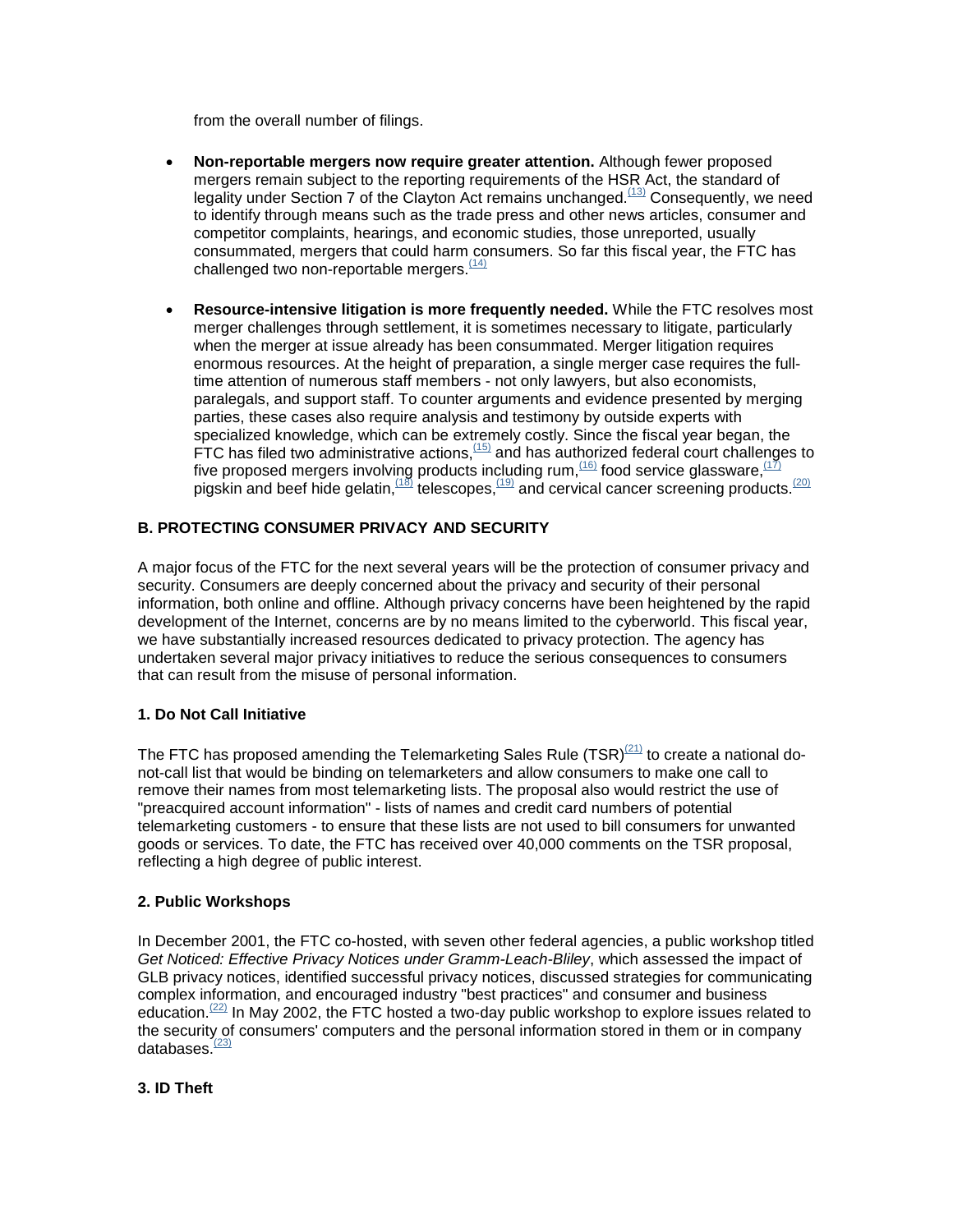In 2001, identity theft was the number one consumer complaint made to the FTC. To help stamp out this growing consumer problem, the FTC has undertaken a number of initiatives:

- **Identity Theft Law Enforcement Training.** Last March, the FTC, the U.S. Secret Service, and the Department of Justice kicked off a series of nationwide training seminars to provide hundreds of local and state law enforcement officers with practical tools to enhance their efforts to combat identity theft.
- **ID Theft Affidavit.** In October 2001, the FTC joined with several companies and privacy organizations to create a universal identity theft affidavit for victims of identity theft to submit to creditors. Available online, the form helps victims recoup their losses and restore their legitimate credit records more quickly.
- **Identity Theft Education.** The FTC has coordinated with other government agencies and organizations to develop and disseminate comprehensive consumer education materials for victims of identity theft and those concerned with preventing this crime. Since its publication, the FTC has distributed more than 850,000 hard copies of its best-selling publication, "Identity Theft: When Bad Things Happen to Your Good Name," and has logged over 700,000 visits to its Web version. The FTC also launched an outreach effort to Spanish-speaking victims of identity theft, releasing Spanish versions of the identity theft booklet (Robo de Identidad: Algo malo puede pasarle a su buen nombre) and the ID Theft Affidavit. We have added Spanish-speaking phone counselors to our hotline staff and will soon launch a Spanish version of our online complaint form.

#### **4. Privacy Enforcement Actions**

The FTC brings law enforcement actions when it has reason to believe that laws protecting privacy have been violated. Recent FTC privacy enforcement actions include:

- **Children's Privacy.** Over the past year, the FTC brought six cases involving the rule implementing the Children's Online Privacy Protection Act (COPPA) for alleged violation of the requirement that commercial Web sites give notice of their information practices and obtain parental consent before collecting, using, or disclosing personal information about children under 13. As part of these settlements, the companies agreed to pay civil penalties totaling  $$175,000$ .<sup>(24)</sup>
- •*Eli Lilly***.** The FTC settled charges that Eli Lilly & Company unintentionally had disclosed the e-mail addresses of users of its Prozac.com and Lilly.com Web sites by failing to take reasonable steps to protect the confidentiality and security of that information. The settlement requires Lilly to establish a security program to protect consumers' personal information against any reasonably anticipated threats or hazards to its security, confidentiality, or integrity. $(25)$
- **Pretexting Cases.** The FTC has taken its first steps to enforce prohibitions against "pretexting" - the use of false pretenses to obtain customer financial information - which is prohibited under the Gramm-Leach-Bliley Act.<sup> $(26)$ </sup> FTC staff found apparent violations after a surf of 1,000 Web sites and a review of 500 publications. The FTC sent warning notices to 200 firms and settled three actions in federal court involving the most egregious situations.<sup>(27)</sup>
- **Preacquired Account Information.**<sup>(28)</sup> A group of "buying clubs" has agreed to pay \$9 million to settle charges by state Attorneys General and the FTC that they deceptively enticed consumers into accepting free trial memberships and deceptively obtained billing information from the consumers, which they used to bill consumers for membership in the "buying clubs" without the consumers' knowledge or authorization.  $(29)$
- **Spam**. In February 2002, the FTC announced federal court settlements with seven individuals who allegedly were disseminating deceptive chain-letter e-mails involving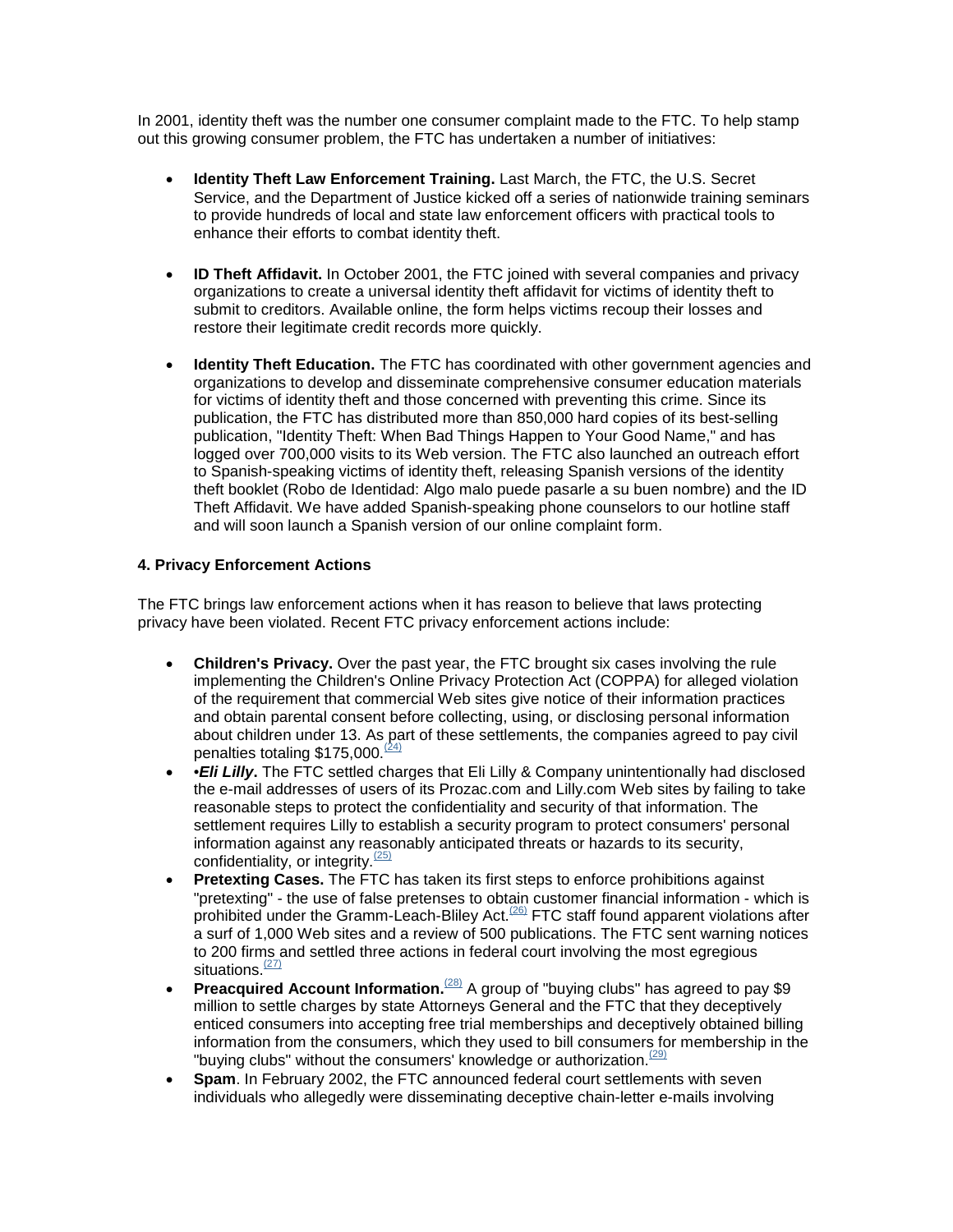pyramid schemes with "get rich quick" schemes.<sup>(30)</sup> In April 2002, the FTC announced a law enforcement action challenging "spam" e-mail messages that deceptively claimed that consumers had won a free Sony PlayStation 2 or other prize through a promotion purportedly sponsored by Yahoo, Inc. When consumers responded to the e-mail message, they were routed to an adult Internet site via a 900-number modem connection that charged them up to \$3.99 a minute.  $(31)$ 

### **C. PREVENTING DECEPTIVE AND ANTICOMPETITIVE HEALTH CARE PRACTICES**

The cost of health care has become increasingly significant to both the economy and the American family. Health-related products and services account for over 13 percent of gross domestic product, up from 10.9 percent in 1988.<sup>(32)</sup> A major FTC objective is to root out deceptive practices that waste consumer dollars on ineffective or bogus remedies, and to stop collusion and other anticompetitive practices that drive up health care costs and decrease quality.

#### **1. Internet Health Fraud and Deception**

The Internet has become the newest venue for marketing snake oil. Promoters of fraudulent products and services continue to use the Internet to plague consumers searching for cures for various diseases and preventative treatments to manage their health. The FTC has in place several program to protect consumers from scam artists who prey upon consumers' fears and concerns about their health.

- **Bioterrorism Project.** Following the tragedies of September 11 and the anthrax attacks, the FTC targeted purveyors of phony products related to bioterrorism diseases. Last October, staff from the FTC, the Food and Drug Administration (FDA), and the offices of 30 state Attorneys General conducted a surf and followed it up with warning letters to 121 Web sites. These sites were exploiting bioterrorism fears by marketing ineffective products, ranging from oregano oil to gas masks. To date, over 70 of the 121 warned sites have eliminated their objectionable claims. In February, the FTC announced settlements with marketers of an ineffective anthrax home test kit $\frac{(33)}{3}$  and an on-line seller of a colloidal silver product advertised to treat anthrax.  $(34)$
- **"Teaser" Web Sites.** One of the principal challenges facing the FTC is reaching consumers *before* they fall victim to a fraudulent scheme. Knowing that many consumers use the Internet to shop for information, agency staff have developed 14 different "teaser" sites that mimic fraudulent sites and that are found easily by consumers who conduct research on the Internet with popular search engines. Within three clicks, the teaser sites link back to the FTC's site, where consumers can find practical, plain language information on recognizing fraudulent claims on a range of topics, including health care products. Feedback from the public on FTC teaser sites has been overwhelmingly  $_{\text{positive}}^{\text{}}$ .
- **"Operation Cure.All.**" In June 2001, the FTC, in cooperation with the FDA, Health Canada, and various state Attorneys General, announced "Operation Cure.All," the latest round of enforcement actions against online purveyors of health products that purported to cure serious diseases. The FTC challenged allegedly unfounded claims regarding a DHEA hormonal supplement, St. John's Wort, various multi-herbal supplements, colloidal silver, and a variety of electrical therapy devices.

Commissioner Sheila Anthony recently discussed Operation Cure.All before the Food and Drug Law Institute's 45th Annual Educational Conference in a speech titled "Combating Deception in Dietary Supplement Advertising" (April 16, 2002).<sup>(36)</sup> This speech discussed the FTC's recent law enforcement actions and proposed a strengthened self-regulatory response and more media responsibility to address the widespread problem of deceptive and unsubstantiated health claims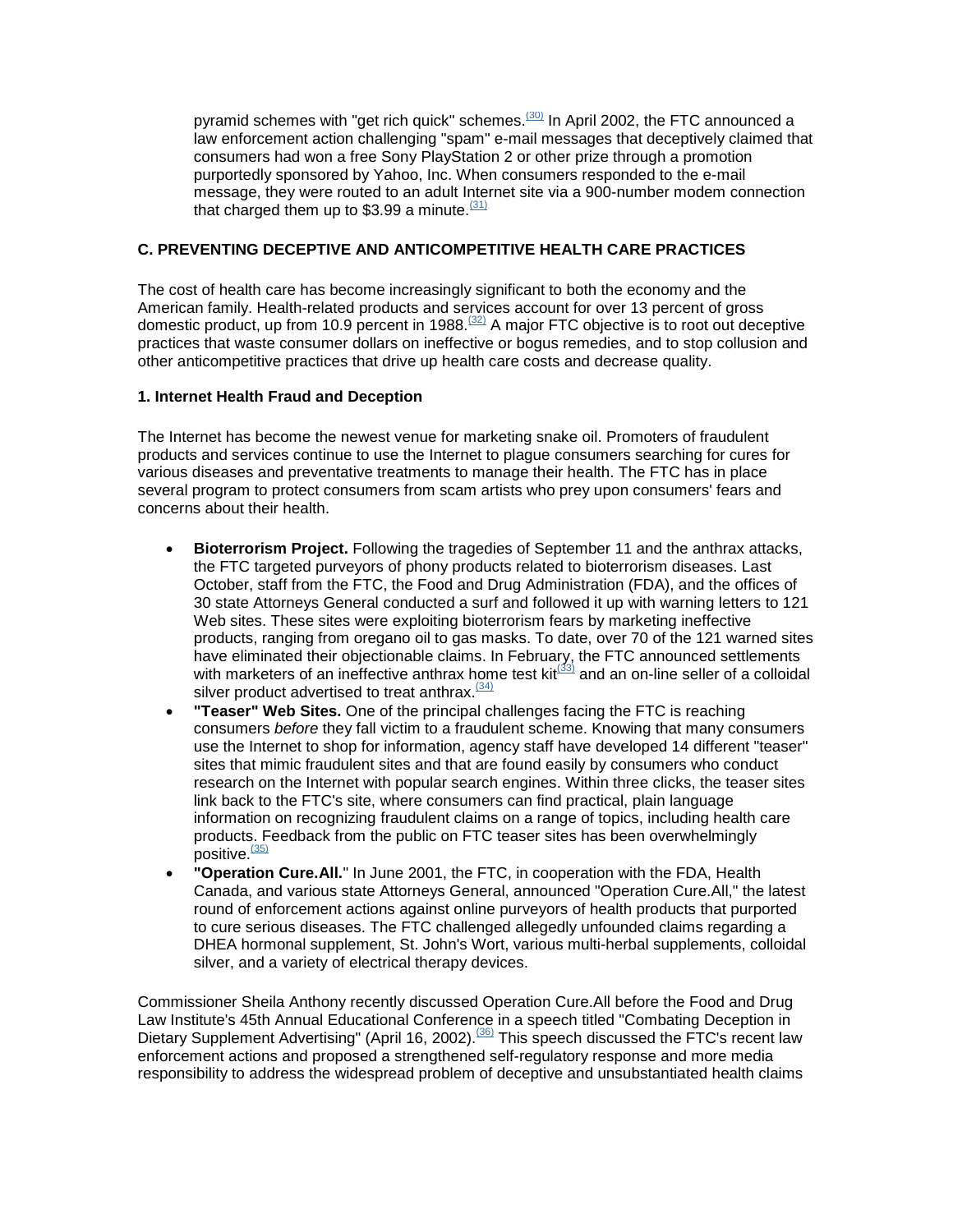for dietary supplement products.

#### **2. Collusion and Other Anticompetitive Practices**

During the past year, the FTC has placed renewed emphasis on stopping collusion and other anticompetitive practices that raise health care costs and decrease quality**.**

**(a) Antitrust Investigations Involving Pharmaceutical Companies.** The growing cost of prescription drugs is a significant concern for patients, employers, and government. Drug expenditures doubled between 1995 and 2000.<sup> $(37)$ </sup> In response, the FTC dramatically has increased its attention to pharmaceutical-related matters in both merger and non-merger investigations. The agency now focuses one-quarter of all competition mission resources on this industry. We also have opened increasingly more pharmaceutical-related investigations. In 1996, less than 5 percent of new competition investigations involved pharmaceuticals, while in 2001, the percentage of new investigations involving pharmaceutical products was almost 25 percent.

- **Mergers Affecting the Pharmaceutical Industry.** Last year, the FTC took action to restore competition in the market for integrated drug information databases in a case involving violations of both Sections 7 and 7A of the Clayton Act. This case marked the first time the FTC sought disgorgement of profits as a remedy in a merger case. The case resulted from the 1998 acquisition by Hearst Corporation of the Medi-Span integratable drug information database business. Pharmacies, hospitals, doctors, and third-party payors rely on such databases for information about drug prices, drug effects, drug interactions, and the eligibility for drugs under various payment plans. At the time of the acquisition, Hearst already owned First DataBank, Medi-Span's only competitor. The FTC alleged that the acquisition created a monopoly in the sale of integratable drug information databases, causing prices to increase substantially to all database customers.<sup>[38]</sup> We negotiated a settlement requiring Hearst to divest the Medi-Span database and to disgorge \$19 million in illegal profits, which will be distributed to injured consumers.<sup>(39)</sup>
- **Pharmaceutical Firms' Efforts to Thwart Competition from Generic Drugs.** In its nonmerger enforcement cases, the FTC focused on efforts by branded drug manufacturers to slow or stop competition from lower-cost generic drugs. While patent protection for newly developed drugs sometimes limits the role of competition in this industry, competition from generic equivalents of drugs with expired patents is highly significant. The Congressional Budget Office reports that consumers saved \$8 to 10 billion in 1994 alone by buying generic versions of branded pharmaceuticals.<sup>(40)</sup> The first generic competitor typically enters the market at a significantly lower price than its branded counterpart, and gains substantial share from the branded product. Subsequent generic entrants typically bring prices down even further.<sup>(41)</sup> Anticompetitive "gaming" of certain provisions of the Hatch-Waxman Act $^{(42)}$  to forestall generic entry has been a major focus of FTC enforcement actions. FTC Hatch-Waxman abuse cases have fallen into three categories:

**(i) Agreements Not to Compete.** The first category involves agreements between manufacturers of brand-name drugs and manufacturers of generics in which the generic firm allegedly is paid not to compete. The FTC has settled three such cases, including a recent settlement with American Home Products (AHP). That settlement resolved charges that AHP entered into an agreement with Schering-Plough Corporation to delay introduction of a generic potassium chloride supplement in exchange for millions of dollars. The FTC had alleged that an AHP generic would have competed with Schering's branded K-Dur 20, used to treat low potassium conditions, which can lead to cardiac problems. $\frac{(43)}{(43)}$ 

**(ii) Fraudulent "Orange Book" Listings.** The second category deals with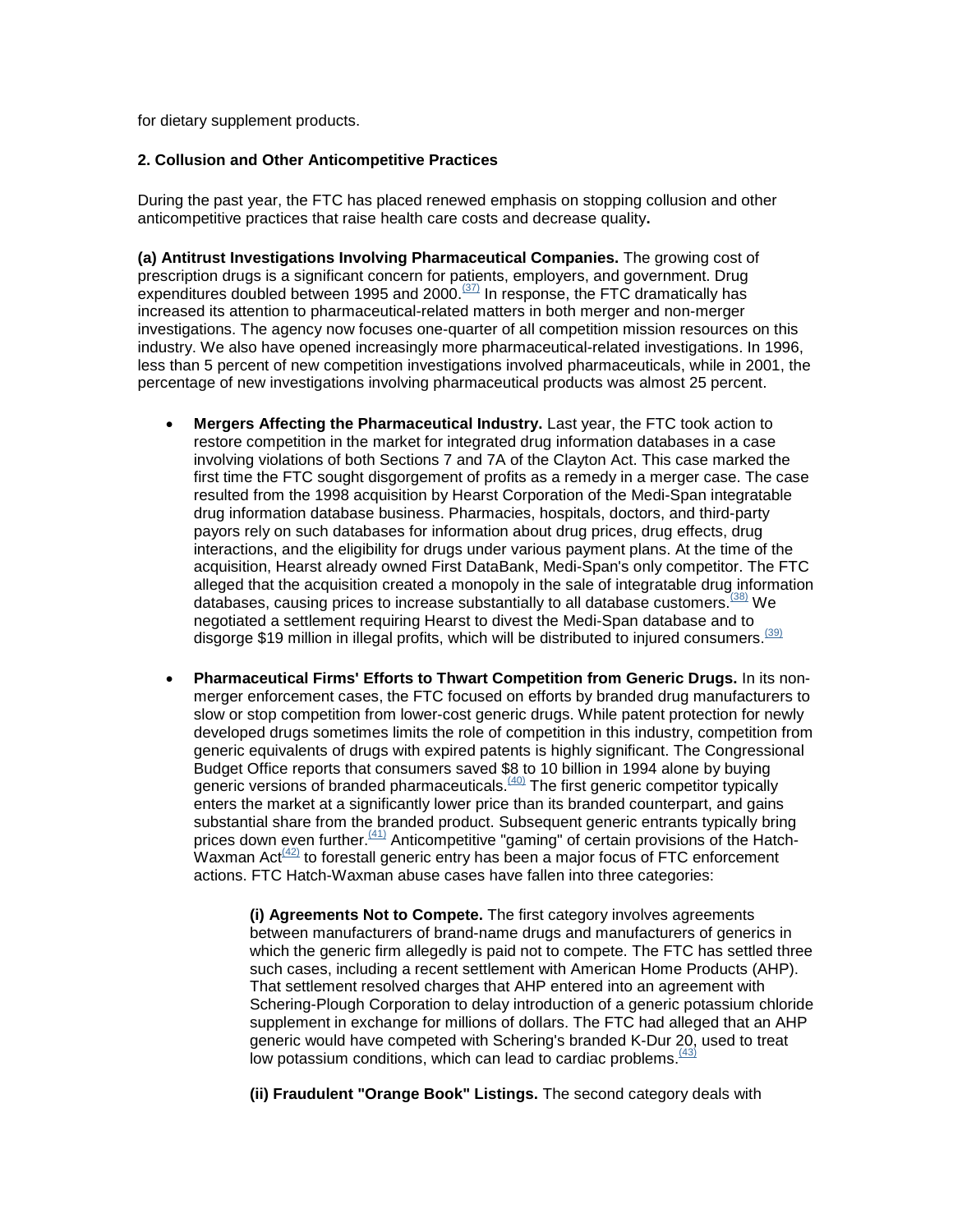unilateral conduct by branded manufacturers to delay generic entry. Pursuant to the Hatch-Waxman Act, a branded drug manufacturer must list any patent claiming its branded drug in the FDA's "Orange Book." Companies seeking FDA approval to market a generic equivalent of that drug before patent expiration must provide notice to the branded manufacturer, which then has an opportunity to file a patent infringement action. The filing of such an action within the statutory time frame triggers an automatic 30-month stay of FDA approval of the generic drug. Certain branded manufacturers have attempted to "game" this regulatory structure by listing patents in the Orange Book improperly. Such a strategy permits the company to abuse the Hatch-Waxman's stay provision to block generic competition without advancing any of the Act's procompetitive objectives. The FTC recently filed an action against Biovail Corporation (Biovail), alleging that it had illegally acquired a license to a patent and engaged in such an anticompetitive patent listing strategy with respect to its high blood pressure drug, Tiazac. The matter was resolved through a consent order, which requires Biovail to: (1) transfer certain rights in the acquired patent back to their original owner; (2) terminate its infringement suit against the generic competitor, thereby terminating the 30-month stay; (3) refrain from any action that would trigger another 30-month stay; (4) refrain from future improper Orange Book listing practices; and (5) provide the FTC with prior notice of the acquisitions of any patents it intends to list in the Orange Book.<sup>(44)</sup><br>The FTC also recently filed an *amicus* brief in pivotal private litigation involving

allegations of fraudulent Orange Book listing practices.<sup>(45)</sup> In re Buspirone - which is the subject of continuing litigation - involves allegations that Bristol-Myers Squibb Co. ("BMS") violated the antitrust laws by fraudulently listing a patent on its branded drug, BuSpar, in the FDA's Orange Book, thereby foreclosing generic competition. BMS argued that the conduct in question was covered by the *Noerr-Pennington* doctrine - a legal rule providing antitrust immunity for conduct that constitutes "petitioning" of a governmental authority. In its *amicus* brief opposing *Noerr* immunity, the FTC argued that submitting patent information for listing in the Orange Book did not constitute "petitioning" the FDA and that, even if it did, various exceptions to *Noerr* immunity applied. The district court subsequently issued an order denying *Noerr* immunity and adopting much of the Commission's reasoning.<sup>(46)</sup> The Court's ruling does not mean that all improper Orange Book filings will give rise to antitrust liability. An antitrust plaintiff must still prove an underlying antitrust claim. The *Buspirone* decision merely establishes that Orange Book filings are not automatically immune from the antitrust laws or exempt from their scrutiny.

**(iii) Agreements Between Generic Manufacturers.** The third category of cases involves agreements among manufacturers of generic drugs. In our recent complaint against Biovail and Elan Corporation, plc (Elan), the FTC alleged that the companies violated the FTC Act by entering into an agreement that provided substantial incentives not to compete in the market for the 30 mg and 60 mg dosage forms of generic Adalat CC. Biovail and Elan are the only companies with FDA approval to manufacture and sell 30 mg and 60 mg generic Adalat products. In October 1999, Biovail and Elan entered into an agreement involving both companies' generic Adalat products. Under their agreement, in exchange for specified payments, Elan would appoint Biovail as the exclusive distributor of Elan's 30 mg and 60 mg generic Adalat products and allow Biovail to profit from the sale of both products. Our complaint alleged that the companies' agreement substantially reduces their incentives to introduce competing 30 mg and 60 mg generic Adalat products. The proposed order, which has a ten-year term, remedies the companies' alleged anticompetitive conduct by requiring them to terminate the agreement and barring them from engaging in similar conduct in the future. $\frac{(47)}{2}$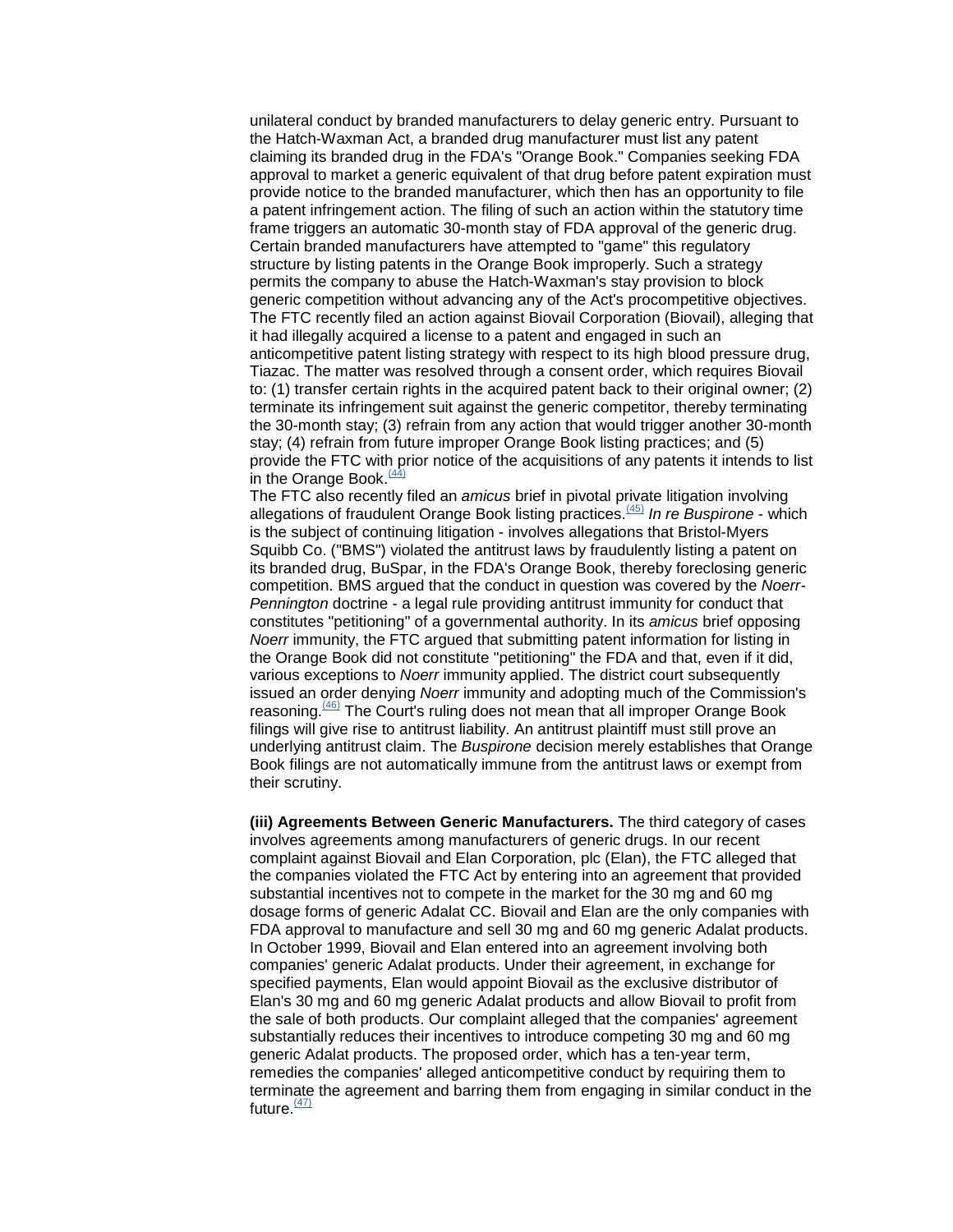Commissioner Thomas B. Leary has written and spoken in depth about the issues that we must confront as we proceed with these cases at the intersection of intellectual property rights and antitrust enforcement.  $(48)$ 

• **Generic Drug Study.** The FTC currently is conducting an industry-wide study focused on certain aspects of generic drug competition under the Hatch-Waxman Amendments. The study has examined whether the Commission's enforcement actions against alleged anticompetitive agreements, which relied on certain Hatch-Waxman provisions, were isolated examples or representative of conduct frequently undertaken by pharmaceutical companies. The study also has examined more broadly how the process that Hatch-Waxman established to permit generic entry prior to expiration of a brand-name drug product's patents has worked between 1992 and 2000.<sup>[49]</sup>

**(b) Antitrust Investigations Involving Health Care Providers.** So far this year, the agency has reached settlements with three groups of physicians for allegedly engaging in collusive practices that drove up consumers' costs. In May, the FTC announced a settlement with two Denver-area physician organizations to resolve charges that they entered into agreements to fix fees and to refuse to deal with health plans. According to the complaints, primary care doctors - who compete with each other as internists, pediatricians, family physicians, or general practitioners - formed groups to negotiate contracts for higher fees and other terms more advantageous than they could obtain by bargaining separately. The FTC's proposed orders put a stop to further anticompetitive collusive conduct<sup>(50)</sup>

Earlier this year, the FTC settled charges that a group of Napa County, California, obstetricians and gynecologists agreed to fix fees and other terms of dealing with health plans and refused to deal with health plans except on collectively determined terms. The FTC's complaint further alleged that the physicians' actions harmed employers, individual patients, and health plans by depriving them of the benefits of competition in the purchase of physician services. To resolve the matter, the physicians agreed to refrain from engaging in similar conduct in the future, and to dissolve the organization through which they conducted their allegedly anticompetitive activity.<sup>(51)</sup>

**(c) Workshop on Health Care and Competition Law and Policy.** On September 9-10, 2002, the Commission will hold a public workshop focusing on the impact of competition law and policy on the cost, quality, and availability of health care, and the incentives for innovation in the field. Given the significance of health care spending in the United States, it is important that competition law and policy support and encourage efficient delivery of health care products and services. Competition law and policy should also encourage innovation in the form of new and improved drugs, treatments, and delivery options. Developing and implementing competition policy for health care raises complex and sensitive issues. The goal of this workshop is to promote dialogue, learning, and consensus building among all interested parties (including, but not limited to, the business, consumer, government, legal, provider, insurer, and health policy/health services/health economics communities).

#### **D. PROMOTING AND MAINTAINING COMPETITIVE ENERGY MARKETS**

Representing a significant portion of total U.S. economic output, energy is vital to the entire economy. The FTC focused considerable resources on energy issues, including conducting indepth studies of evolving energy markets and investigating numerous oil company mergers.

#### **1. Oil Merger Investigations**

In recent years, the FTC has investigated numerous oil mergers. Last year, the agency reviewed three large oil mergers and analyzed the competitive effects in a host of individual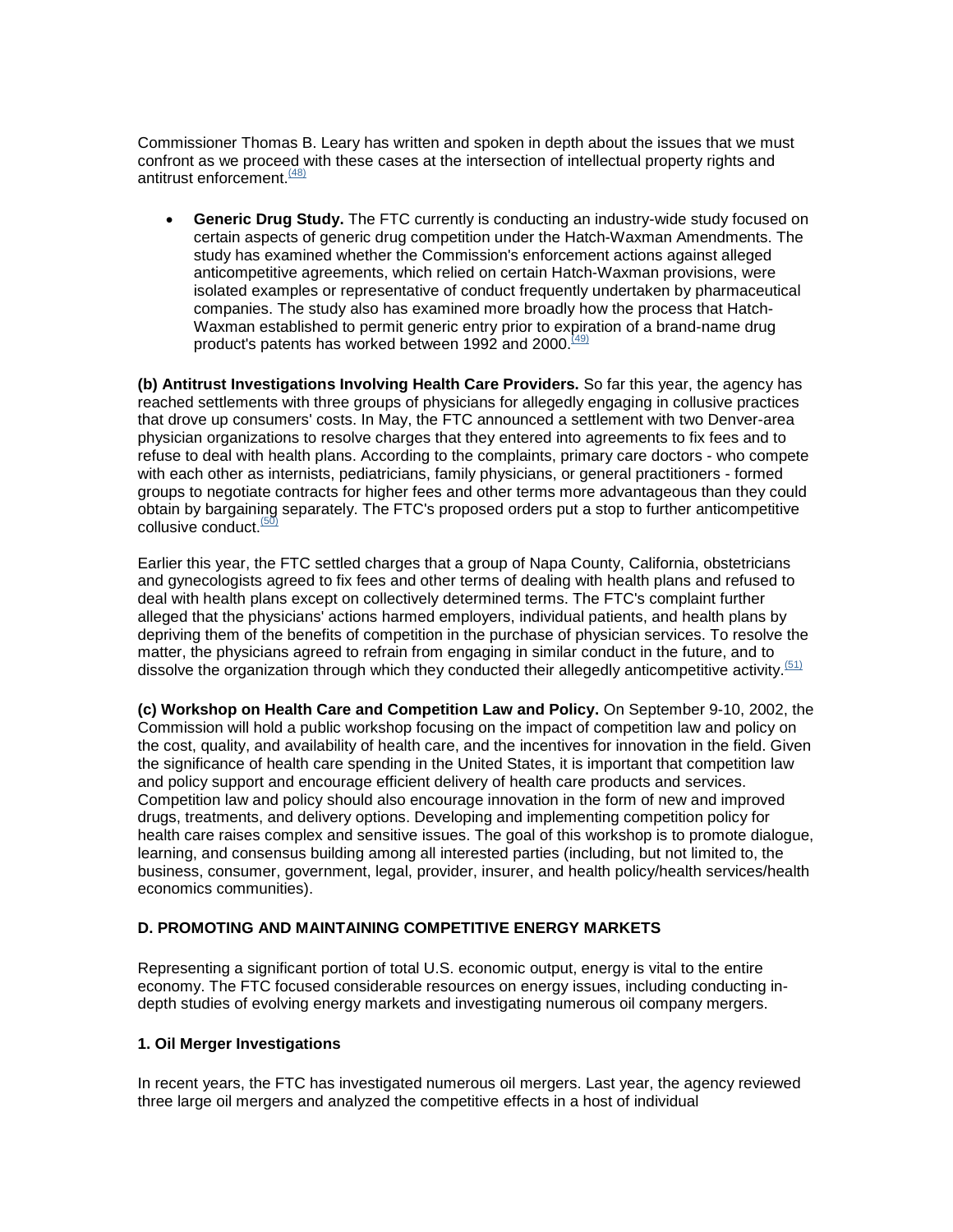product/geographic market combinations. When necessary, the agency has insisted on remedial divestitures to cure potential harm to competition. In Chevron/Texaco, the FTC accepted a consent agreement that allowed the proposed \$45 billion merger to proceed but required substantial divestitures to cure the possible anticompetitive aspects of the transaction in 10 separate relevant product markets and 15 sections of the country comprised of dozens of smaller relevant geographic markets.<sup> $(52)$ </sup> In Valero/Ultramar, the FTC obtained a settlement requiring Valero to divest a refinery, bulk gasoline supply contracts, and 70 retail service stations to preserve competition.<sup> $(53)$ </sup> In Phillips/Tosco, applying the same standards, the Commission concluded that the transaction did not pose a threat to competition and voted unanimously to close the investigation. $(54)$ 

# **2. Study of Refined Petroleum Prices**

Building on its enforcement experience in the petroleum industry, the FTC is studying the causes of the recent volatility in refined petroleum product prices. During an initial public conference held in August 2001, participants identified key factors, including increased dependency on foreign crude sources, changes in industry business practices, restructuring of the industry through mergers and joint ventures, and new governmental regulations. This information assisted the agency in structuring a second public conference in May 2002, focusing in greater depth on those factors identified as most important in the earlier conference. The information gathered through these public conferences will form the basis for a report to be issued later this year.

## **3. Gasoline Price Monitoring**

The FTC also recently announced a project to monitor wholesale and retail prices of gasoline. FTC staff will inspect wholesale gasoline prices for 20 U.S. cities and retail gasoline prices for 360 cities. Anomalies in the data will prompt further inquiries and likely will alert the agency to the possibility of anticompetitive conduct in certain parts of the country. It will also increase our understanding of the factors affecting the price of gasoline.

## **4. Consumer Gas-Savings Tips**

In addition to focusing resources on protecting competition to keep the family gasoline budget down, the FTC developed a series of consumer education publications to help families fuel up wisely: *Gas-Saving Products: Facts or Fuelishness?*; *The Low-Down on High Octane Gasoline*; *How To Be Penny Wise, Not Pump Fuelish*; and *Gas-Saving Products: Proceed with Caution*. Two of the publications were produced in cooperation with the American Automobile Association. To date, distribution totals for the four publications exceed 277,000.

# **E. KEEPING PACE WITH TECHNOLOGY AND THE CHANGING MARKETPLACE**

As an agency with a history of studying marketplace developments,  $(55)$  the FTC is well-positioned to take a leading role in assessing the impact of high technology and globalization on domestic and world markets. In 1995, the agency held 23 days of hearings on these twin phenomena, which culminated in a comprehensive, two-volume Staff Report.<sup>(56)</sup> Building on this base, the FTC continues to study the impact of technology in general and specific innovations, such as the Internet, and to work increasingly with foreign government agencies and international bodies to promote competition and protect consumers both at home and around the globe. The FTC organizes numerous task forces, workshops, hearings, and conferences to gather information.

## **1. Technology**

**Internet Lab.** To keep pace with rapidly changing Internet technology, the FTC established an Internet Lab in 1999. Equipped with state-of-the-art personal computers,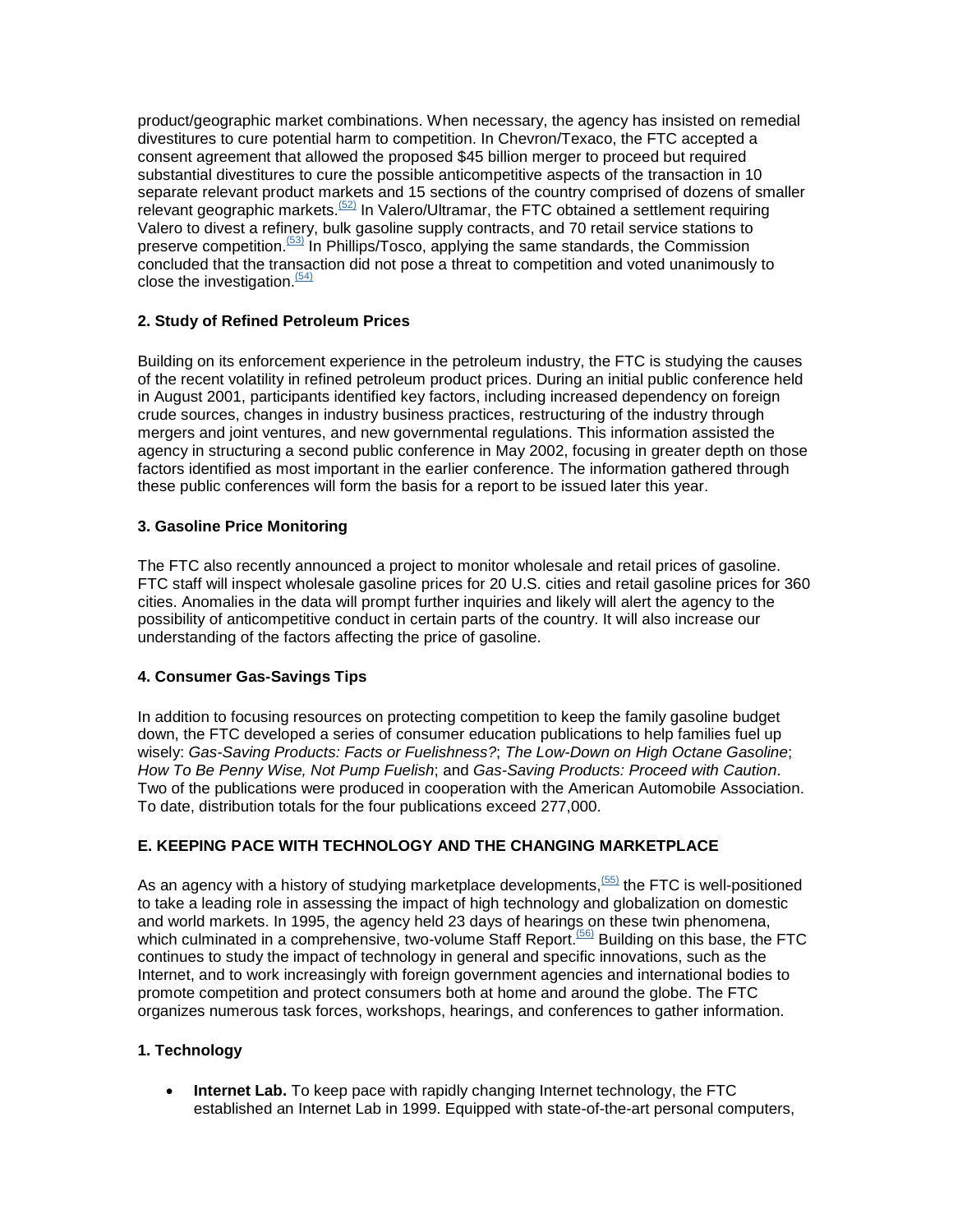the lab is a resource for ongoing efforts to understand the medium and to search for fraud, deception, and anticompetitive practices in a secure environment. It provides the necessary equipment and software to capture Web sites and preserve them as evidence. The lab also provides the latest tools for staff to track the manner in which technology is changing the way that commercial information is transmitted to consumers. Unlike advertising in traditional media, for example, advertising in electronic media may vary in content and appearance depending on the appliance and Web browser used by the consumer. FTC Internet enforcement cases reflect the broad range of illegal activity carried out online, from traditional scams like pyramid schemes, health fraud, and bogus investments to high-tech frauds that take advantage of the technology itself to scam consumers. Since June 2001, the FTC has brought over 51 cases involving fraudulent or deceptive Internet marketing practices, bringing the total number of Internet cases filed since 1994 to 236.

- **Internet Task Force.** In August 2001, an Internet Task Force began to evaluate potentially anticompetitive regulations and business practices that could impede ecommerce. The Task Force grew out of the already-formed State Action Task Force, which had been analyzing potentially anticompetitive state regulations generally, and out of the FTC's longstanding interest in the competition aspects of e-commerce. Over the past year, the Task Force has met with numerous industry participants and observers, including e-retailers, trade associations, and leading scholars, and reviewed relevant literature. The Task Force discovered that many states have enacted regulations, ostensibly for other purposes, that have the clear effect of protecting existing bricks-andmortar businesses from new Internet competitors. The Task Force also is considering whether private companies may be curtailing e-commerce by employing potentially anticompetitive tactics, such as by collectively pressuring suppliers or dealers to limit sales over the Internet. To date, three advocacy filings have resulted in large part from the Task Force's efforts: (1) a joint FTC/DOJ comment before the North Carolina state bar expressing concerns about the impact on consumers of ethics opinions requiring that an attorney be physically present for all real estate closings and refinancings; (2) a joint FTC/DOJ comment before the Rhode Island legislature on similar requirements in a real estate bill; and (3) an FTC staff comment before the Connecticut Board of Opticians, which is considering additional restrictions on out-of-state and Internet contact lens sellers. $(57)$
- **Internet Competition Workshop.** In October, the Commission will hold a public workshop on possible efforts to restrict competition on the Internet. The workshop will include panel discussions to address certain specific industries that are important to consumers and that have experienced some growth in commerce via the Internet, but that may have been hampered by potentially anticompetitive state regulations or business practices. For example, the workshop will include panels on some or all of the following industries: retailing, automobiles, cyber-charter schools, real estate, health care, wine sales, auctions, contact lenses, and caskets. The Internet Task Force expects that the workshop will (1) enhance the Commission's understanding of these issues, (2) help educate policymakers about the effects of possibly protectionist state regulations, and (3) help educate private entities about the types of business practices that may or may not be viewed as problematic.
- **Standards Setting.** As technology advances, there will be increased efforts to establish industry standards for the development and manufacture of new products. While the adoption of standards is often procompetitive, the standards setting *process*, which involves competitors' meeting to set product specifications, can be an area for antitrust concern. In a complaint filed last month, the FTC charged that Rambus, Inc., a participant in an electronics industry standards-setting organization, failed to disclose - in violation of the organization's rules - that it had a patent and several pending patent applications on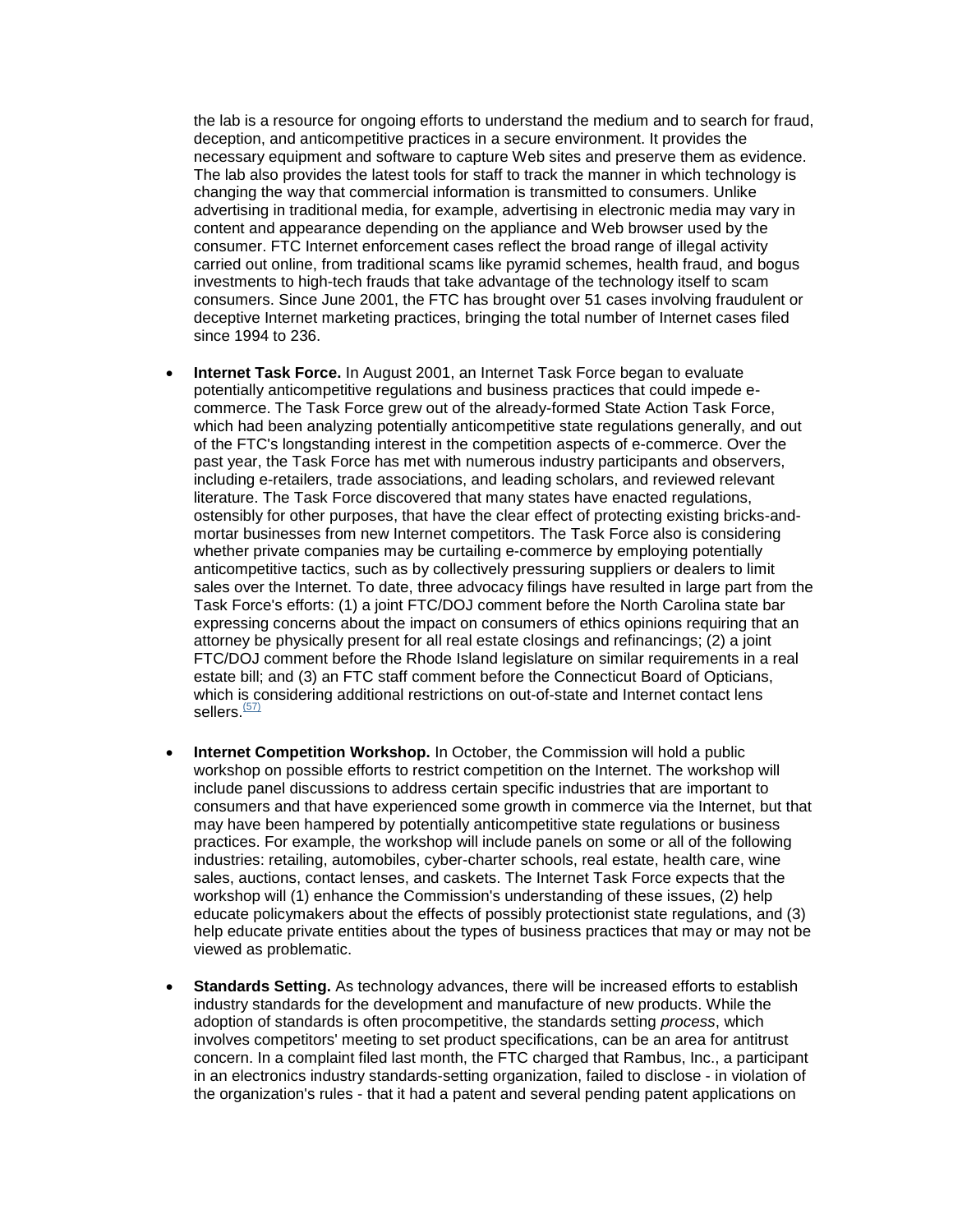technologies that eventually were adopted as part of the industry standard.<sup> $(58)$ </sup> The standard at issue involved a common form of computer memory used in a wide variety of popular consumer electronic products, such as personal computers, fax machines, video games, and personal digital assistants. The FTC's complaint alleges that once the standard was adopted, Rambus was in a position to reap millions in royalty fees each year, and potentially more than a billion dollars over the life of the patents, all of which would be passed on to consumers through increased prices for the downstream products.<sup>(59)</sup> Because standard-setting abuses can harm robust and efficiency-enhancing competition in high tech markets, the FTC will continue to pursue investigations in this important area. <sup>60</sup>

• **Intellectual Property Hearings.** In February 2002, the FTC and the DOJ commenced a series of hearings on "*Competition and Intellectual Property Law and Policy in the Knowledge-Based Economy*."(61) The hearings respond to the growth of the knowledgebased economy, the increasing role in antitrust policy of dynamic, innovation-based considerations, and the importance of managing the intersection of intellectual property and competition law to realize their common goal of promoting innovation. During the hearings, business persons, consumer advocates, inventors, practitioners, and academics are focusing on:

> (a) what economic learning reveals, and does not reveal, regarding the relationships between intellectual property and innovation, and between competition and innovation;

(b) "real-world" experiences with patents and competition;

(c) procedures and substantive criteria involved in prosecuting and litigating patent claims;

(d) issues raised by patent pools and cross-licensing and by certain standardsetting practices;

(e) the implications of unilateral refusals to deal, patent settlements, and licensing practices;

(f) international comparative law perspectives regarding the competition/intellectual property interface; and

(g) jurisprudential issues, including the role of the Federal Circuit.

A public report that incorporates the results of the hearings, as well as other research, will be prepared after the hearings.

• **Wireless Workshop.** In March, FTC staff released a summary and update of the proceedings of its December 2000 workshop, "The Mobile Wireless Web, Data Services and Beyond: Emerging Technologies and Consumer Issues."<sup>(62)</sup> The workshop addressed five topics: (1) an overview of the relevant technologies; (2) privacy issues raised by these technologies; (3) security issues; (4) advertising and disclosures in the wireless area; and (5) self-regulatory programs. The FTC will continue to monitor the development of wireless technologies, along with the privacy, security, advertising, and other consumer protection issues they raise.

#### **2. Globalization**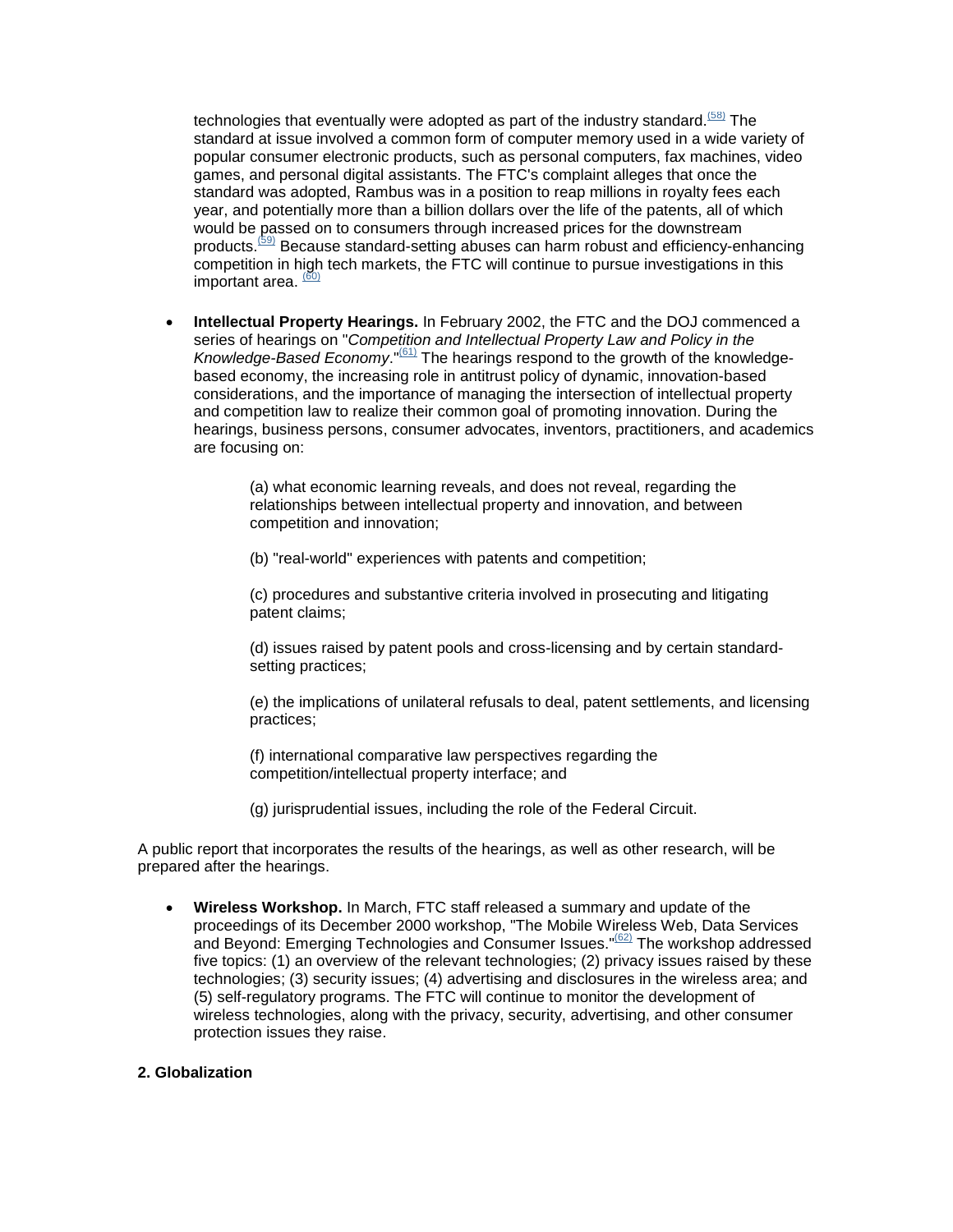- **International Antitrust.** Because competition increasingly takes place in a worldwide market, cooperation with competition agencies in the world's major economies is a key component of our enforcement program. Given differences in laws, cultures, and priorities, it is unlikely that there will be complete convergence of antitrust policy in the foreseeable future. Areas of agreement far exceed those of divergence, however, and instances in which our differences will result in conflicting results are likely to remain rare. The agency has increased its cooperation with agencies around the world, both on individual cases and on policy issues, and is committed to addressing and minimizing policy divergences.
- **ICN and ICPAC.** Last fall, the FTC, the DOJ, and twelve other antitrust agencies from around the world launched the International Competition Network (ICN). The ICN is an outgrowth of a recommendation of the International Competition Policy Advisory Committee (ICPAC) that competition officials from developed and developing countries convene a forum in which to work together on competition issues raised by economic globalization and the proliferation of antitrust regimes. ICN provides a venue for antitrust officials worldwide to work toward consensus on proposals for procedural and substantive convergence on best practices in antitrust enforcement and policy. Sixty-one jurisdictions already have joined the ICN, and we are working on initial projects on mergers and competition advocacy.
- **Free Trade Agreement of the Americas.** The FTC is working with the nations of our hemisphere to develop competition provisions for a Free Trade Agreement of the Americas.
- **OECD.** The FTC is participating in the continuing work of the OECD on, among other things, merger process convergence, implementation of the OECD recommendation on hard-core cartels (*e.g.*, price-fixing agreements), and regulatory reform.
- **Technical Assistance.** For the past ten years, the FTC has been able to participate in assisting developing nations that have made the commitment to market and commercial law reforms. With funding principally from the U.S. Agency for International Development, and in partnership with the DOJ, about thirty nations have received technical assistance with development of their competition and consumer protection laws. Currently, the technical assistance program is active in South and Central America, South Africa, and Southeastern Europe. The program emphasizes the development of investigative skills, and relies on a combination of resident advisors, regional workshops, and targeted short term missions. These activities have enabled a large number of career staff to share their expertise, although great care is taken to avoid any intrusions on the time and planning for domestic enforcement projects. Future plans are focused on expanding this reimbursable program to the former Soviet Union and to Asia.
- **International Consumer Protection.** The number of consumer protection cases with an international component continues to rise. Consumers now increasingly participate in a global marketplace, often receiving telemarketing or e-mail solicitations from vendors outside the U.S. Increasingly, the FTC is called upon to lead or participate in international organizations. Last year, Commissioner Swindle became head of the U.S. delegation to the OECD Experts Group for Review of the 1992 OECD Guidelines for the Security of Information Systems. The revised guidelines will be released in early September and will promote a "culture of security" in which we all have a role to play. This spring, Commissioner Thompson was elected Chair of the OECD's Committee on Consumer Policy.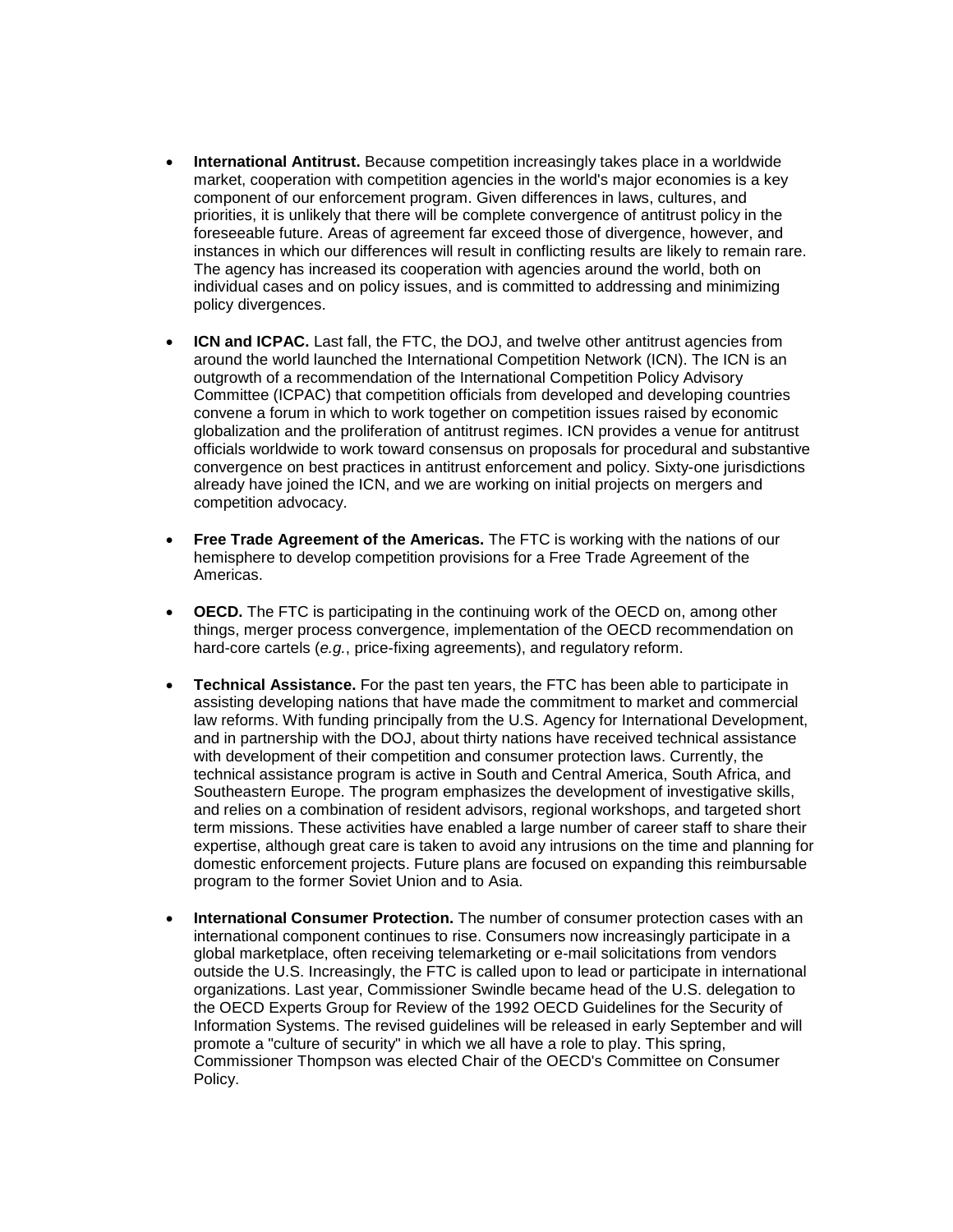- **Cross-Border Fraud.** The FTC is increasing its efforts to counter fraud that transcends borders. In particular, our partnerships with Canadian officials allow the FTC to respond more effectively to telemarketing scams emanating from Canada. The FTC has forged two city-specific partnerships to coordinate our law enforcement efforts: the Ontario Strategic Partnership, in which the FTC's Midwest Regional Office has worked with Canadian law enforcers to focus on Toronto-based telemarketing; and Project Emptor, in which the Northwest Regional Office has partnered with British Columbia officials to target Vancouver boiler rooms. Drawing on these partnerships, in June 2002 the FTC and 17 Canadian and U.S. law enforcement and consumer protection agencies announced a coordinated criminal and civil law enforcement initiative to stop fraudulent cross border schemes and recover money for victims, many of whom are elderly. Fraudulent schemes targeted by the initiative included illegal international lottery scams, phony advance-fee credit card offers, and bogus credit card loss-protection schemes.<sup>(63)</sup> The FTC has brought seven actions and obtained nine final orders in cases involving cross-border fraud between the U.S. and Canada in 2002.
- **IMSN Findings on Cross-Border Remedies.** Last spring, the International Marketing Supervision Network - an organization of consumer protection agencies from 29 countries - under the leadership of the FTC, issued "Findings on Cross-Border Remedies," which outlines obstacles to cross-border enforcement of consumer protection laws and suggestions for overcoming these obstacles.
- *[econsumer.gov.](http://www.econsumer.gov/)* In April 2001, 13 countries and the OECD launched *[econsumer.gov](http://www.econsumer.gov/)* , a public Web site where consumers can file cross-border e-commerce complaints with law enforcement agencies around the world, access education materials about e-commerce, and contact consumer protection agencies. The site is available to consumers in English, French, Spanish, and German. Since its launch, three additional countries have joined the project. To date, we have received over 1,700 complaints from consumers in six continents about companies in more than 68 countries. Next steps for this project include adding additional members, increasing outreach and publicity, adding consumer education materials, and adding information about alternative dispute resolution for ecommerce complaints on the site.

## **F. TARGETING SPECIAL INITIATIVES TO SPECIFIC CONSUMER GROUPS**

The FTC has initiated a variety of programs that seek to assist specific consumer groups. Among these groups are children, minorities and non-English speaking sections of the U.S. population, and homeowners who may be special prey for fraudulent lenders.

#### **1. Children and Violent Media**

In response to Congressional requests, the FTC continues to monitor violent media directed toward children. An FTC September 2000 report concluded that the entertainment industry targeted advertising of violent video games, movies, and music to children.  $(64)$  Subsequently, Congress directed that the FTC continue its efforts through three related initiatives: consumer research and workshops, an underage shopper retail compliance survey, and marketing and data collection.<sup>(65)</sup> In response, the FTC released a follow-up report, in April 2001, outlining improvements in the movie and electronic game industries but finding no appreciable change in the music industry's target marketing practices.<sup>(66)</sup> The FTC's second follow-up report, in December 2001, found that the movie and electronic game industries had made continued improvements, and that although the music industry had made progress in disclosing parental advisory label information, it had not altered its marketing practices.<sup>(67)</sup> The FTC's third follow-up report, released in June 2002, found continued progress by the movie and electronic game industries and improvement by the music industry in including rating information in advertising that would help parents identify material that may be inappropriate for their children. This most recent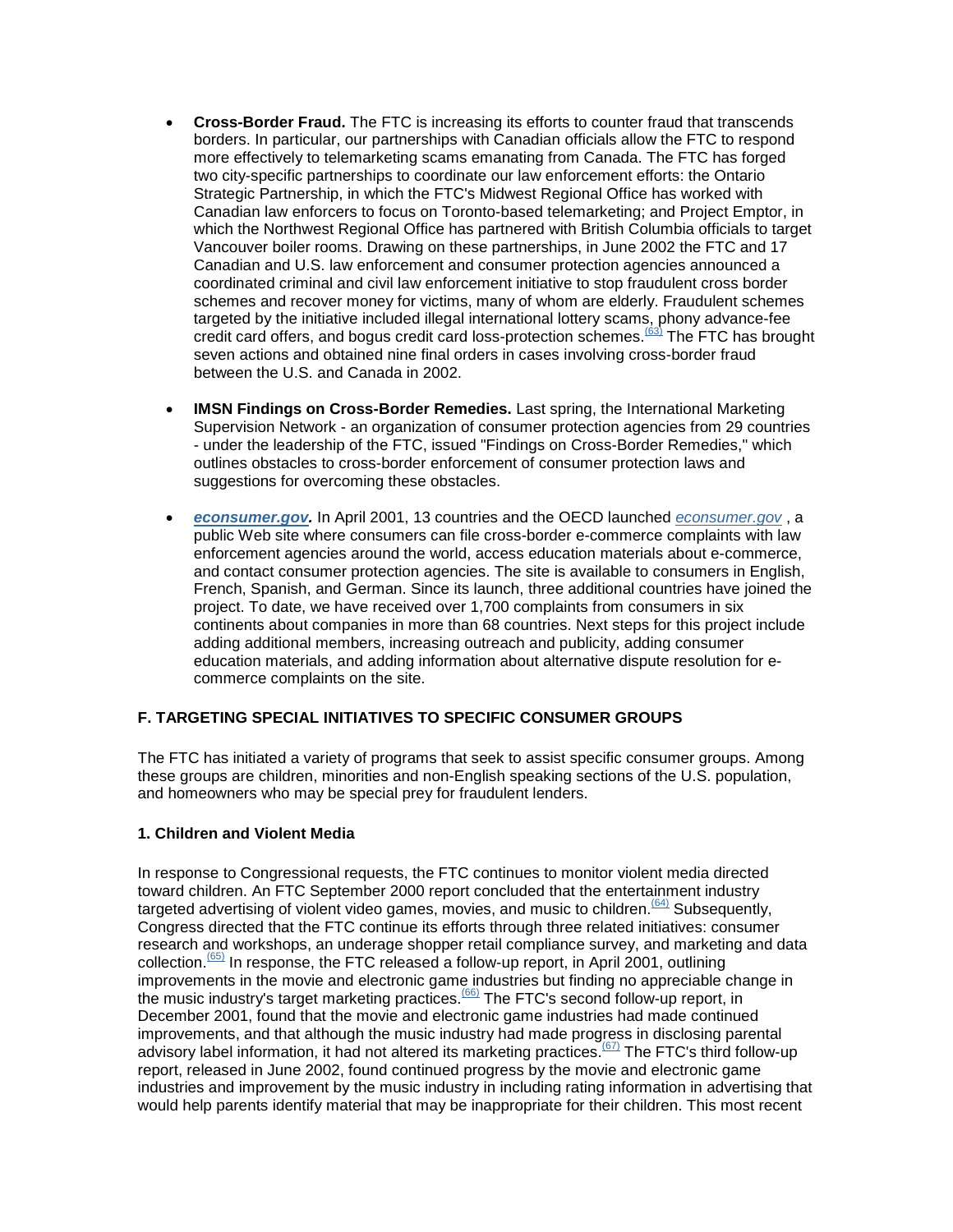report also showed compliance by the movie and electronic games industries with industry promises to limit ad placements, although the report found advertisements by all three industries continue to appear in some media popular with teens.(68) The report concludes that the music industry continues to advertise music with explicit content on television shows and in print magazines popular with teens.

## **2. Children and Gambling**

The FTC also is assessing the marketing of online gambling sites to children. In June, the FTC announced the results of an informal survey of web sites to determine the access and exposure that teens have to online gambling.<sup> $(69)$ </sup> The FTC visited over 100 popular gambling web sites and found that minors can, indeed, access these sites easily, and that minors often are exposed to ads for online gambling on non-gambling web sites. The FTC staff has met with representatives of the online gambling industry to seek voluntary corrective action, and with interested consumer advocates. The FTC, in conjunction with industry representatives, has launched a consumer and business education campaign warning about the dangers of underage online gambling. Online gambling industry representatives have advised FTC staff that they will devise a "Guide to Best Practices" regarding clear and conspicuous warnings about prohibited underage gambling, effective blocking methods, and restricted placement of industry advertisements.

## **3. Spanish-Speaking Consumers**

To reach the expanding population of Spanish-speaking consumers in the United States, the FTC instituted an Hispanic Outreach Program in January 2002. This effort includes the creation of a dedicated page on the FTC Web site, *Proteccion para el Consumidor*, that will mirror the English page, and translation of 14 consumer publications, printed or posted to the Web. We also translated the FTC Consumer Complaint Form into Spanish. In addition, the FTC is conducting media outreach and providing interviews in Spanish.

#### **4. Native Americans**

The FTC has partnered with the Indian Arts and Crafts Board, the Alaska State Council on the Arts, and the Alaska Attorney General's office in developing and distributing more than 100,000 postcards and brochures to assure the authenticity of Alaskan Native art and help prevent fakes. The materials provide numerous tips - mostly centered on a "Silver Hand" certification program on how to be confident that Alaskan Native art is truly Native.

#### **5. Homeowners**

The FTC also has focused its consumer protection efforts on homeowners, especially those in poorer urban areas, who sometimes are the victims of deceptive lending practices. Since 1998, the FTC has brought 15 cases involving a variety of deceptive lending practices. This past March, the FTC, six states, AARP, and class action and individual plaintiffs settled claims against First Alliance Mortgage Company and its chief executive officer. The complaint alleged that the defendants misled consumers about the existence and amount of origination fees for their loans (which typically constituted 10 to 25 percent of the loan) and the interest rate and monthly payments of their adjustable rate mortgage loans. Consequently, according to the complaint, consumers believed they were borrowing less money at lower interest rates than they actually were. The settlement, which requires court approval, creates a consumer redress fund that will include all of the remaining assets of First Alliance and its affiliates, now under liquidation in bankruptcy court, as well as a payment of \$20 million from the company's principals. Nearly 18,000 borrowers could receive as much as \$60 million in redress, making this one of the FTC's largest cases ever.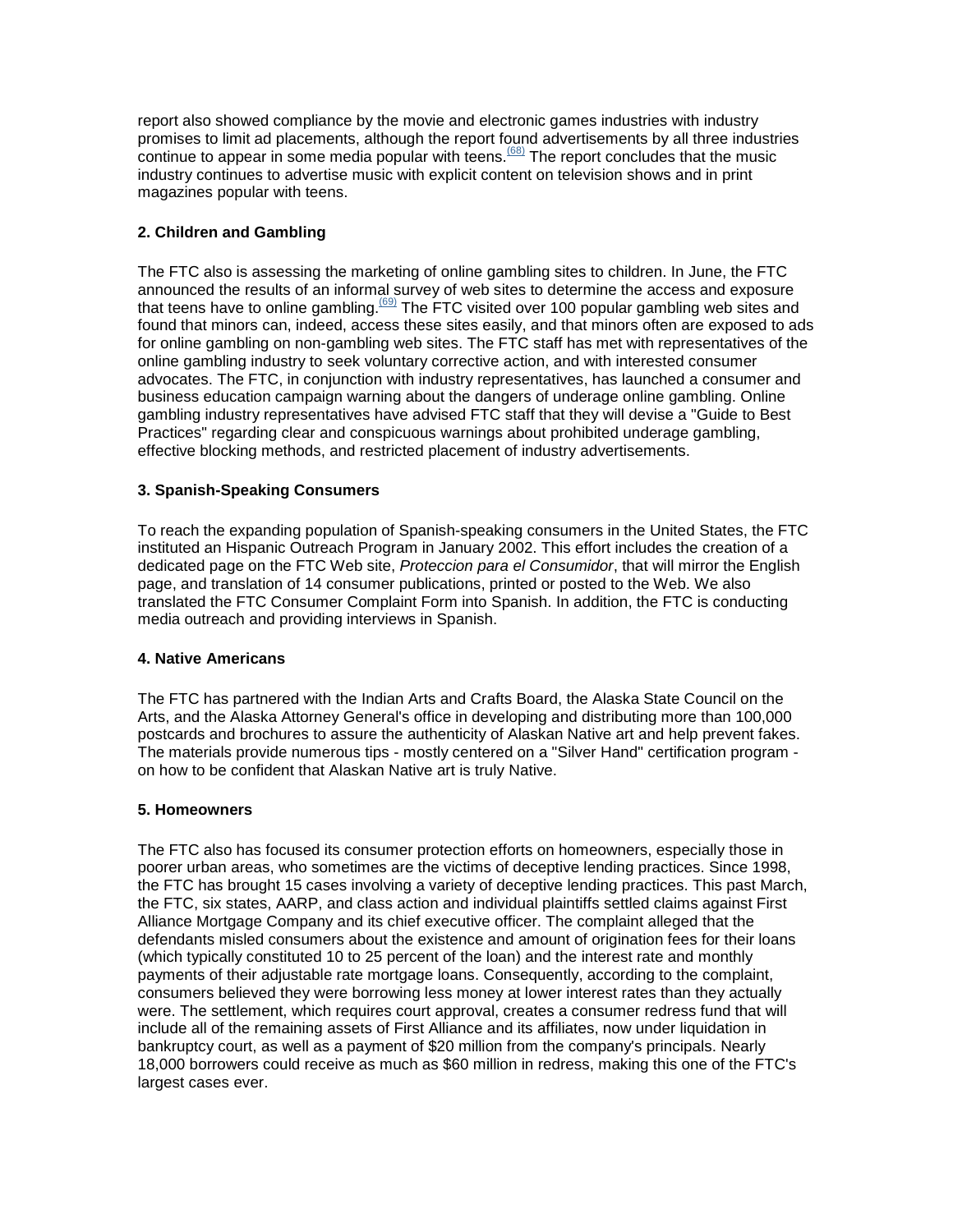# **G. ADVANCING EFFICIENT LAW ENFORCEMENT**

The FTC has undertaken a variety of efforts to streamline its practices, leverage its resources, and minimize the burden on the public. These ongoing "good government" initiatives share a common theme: they represent efforts to go beyond the regular, ongoing work of the agency and to find ways to make the FTC's work more effective, more efficient, and less costly for businesses and consumers. We seek to use our limited resources wisely, because each day or dollar saved can be applied to additional activities that benefit consumers.

#### **1. Sweeps and Partnerships with Enforcement Agencies**

The FTC leverages its resources through coordinated enforcement actions with other law enforcement agencies, both state and federal. In particular, the FTC conducts "sweeps" to investigate and bring actions against specific types of frauds and deceptions. In the past 12 months, the FTC and 12 partners have participated in sweeps covering Internet health fraud, coldcall telemarketing, Internet scams, and business opportunities, resulting in over 170 separate law enforcement actions.

## **2. Training Staff from Other Agencies**

Another way that the FTC promotes efficient law enforcement is to train staff from other law enforcement agencies in new technologies or techniques pioneered by the FTC. One example is the FTC's ongoing Internet fraud training program. The FTC has created a series of regional "Netforces" made up of law enforcement agencies that have participated in our training. On April 2, 2002, the FTC began the first of these efforts by joining eight state agencies in the northwest United States and four Canadian agencies in an initiative targeting deceptive spam and Internet fraud. Together, these agencies have brought 63 law enforcement actions against Web-based scams ranging from alleged auction fraud to bogus cancer cure sites, and have sent more than 500 letters warning of the illegality of deceptive spam.

#### **3. Streamlining Merger Review**

A major focus of FTC efficiency efforts is the merger review process. The FTC is working on a number of reforms to speed the process and reduce the burden on merging parties without sacrificing the sufficiency of information required by the agency.

- **Electronic Premerger Filing.** As part of an overall movement to make government more accessible electronically, the FTC, working with the DOJ, will accelerate its efforts in FY 2003 to develop an electronic system for filing HSR premerger notifications. E-filing will reduce filing burdens for both businesses and government, and also will create a valuable database of information on merger transactions to inform future policy deliberations.
- **Burden Reduction in Investigations.** The agencies have taken steps to reduce the burden in document productions responsive to Second Requests. In response to legislation amending the HSR Act, the FTC amended its rules of practice to incorporate new procedures. The rule requires Bureau of Competition staff to schedule conferences to discuss the scope of a Second Request with the parties and also establishes a procedure for the General Counsel to review the request and rule promptly on any remaining unresolved issues. Measures adopted include a process for seeking modifications or clarifications of Second Requests, and expedited senior-level internal review of disagreements between merging parties and agency staff; streamlined internal procedures to eliminate unnecessary burdens and undue delays; and implementation of a systematic management status check on the progress of negotiations on Second Request modifications.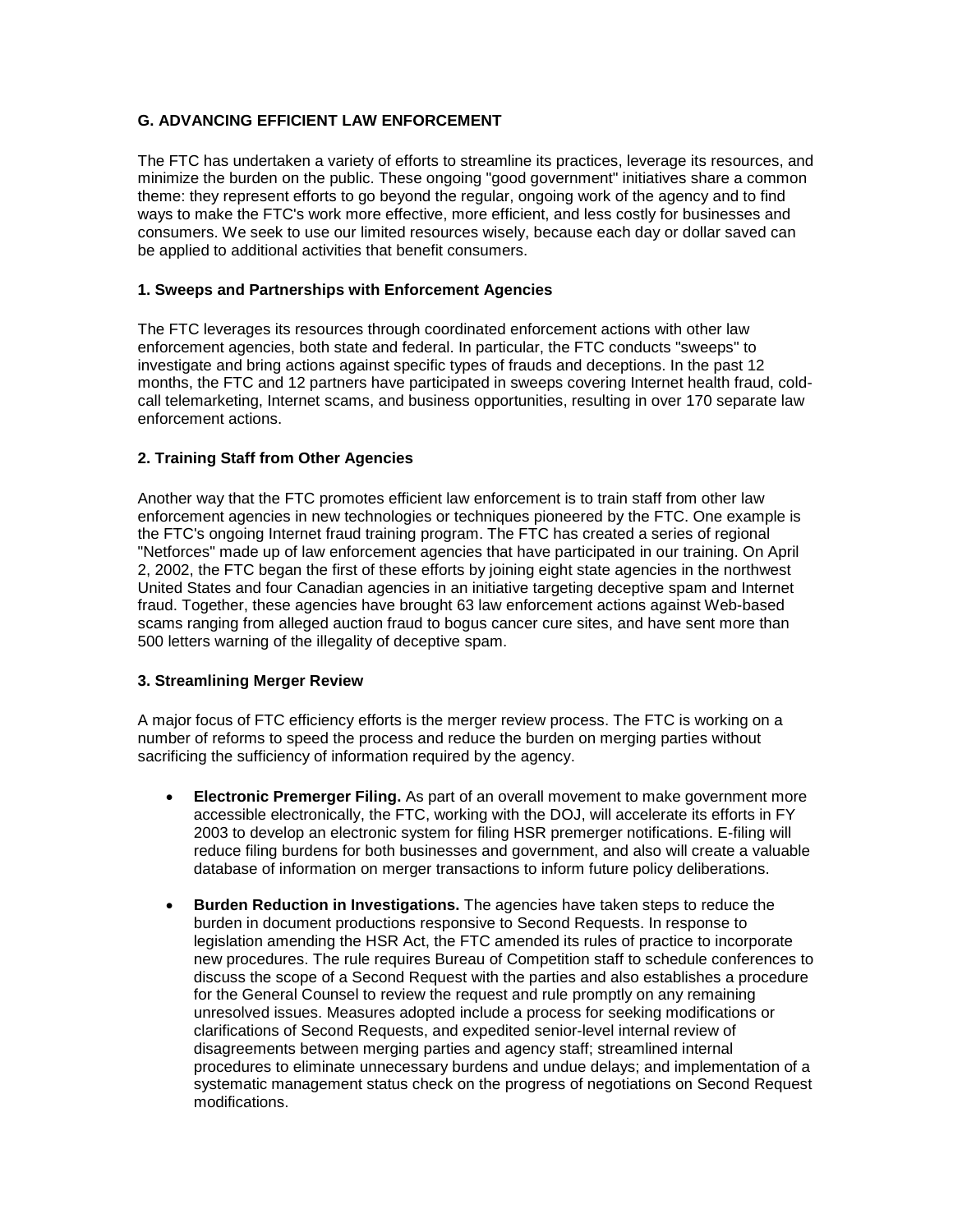- **Merger Investigation Best Practices.** The FTC is conducting a series of national public workshops regarding modifications and improvements to the merger investigation process. The FTC will solicit input from a broad range of interest groups, including corporate personnel, outside and in-house attorneys, economists, and consumer groups, on topics such as using more voluntary information submissions before issuance of a Second Request, reducing the scope and content of the Second Request, negotiating modifications to the Second Request, and focusing on special issues concerning electronic records and accounting or financial data. $(70)$
- **Merger Remedies.** Other "best practices" workshops will solicit comments on merger remedies. Among the issues to be addressed are structuring asset packages for divestitures, timing of divestitures (*i.e.*, up front or after consummation), evaluating the competitive adequacy of proposed buyers, and assessing the preservation of competition after divestitures.

#### **4. Consumer and Business Education**

Yet another way the FTC seeks to make law enforcement more efficient is by disseminating information about deceptive practices in the marketplace. The less often consumers are victimized by deceptive practices, the fewer enforcement actions the FTC must bring. Further, the more that businesses, especially small businesses, understand their obligations, the more readily they can comply. Thus, consumer and business education is the first line of defense against fraud and deception.

With each major consumer protection enforcement initiative, the FTC launches a comprehensive and creative education campaign. Between May 2001 and May 2002, the FTC issued 108 consumer protection publications: 94 for consumers and 14 for businesses. Of those publications, 67 are new and 41 are revisions; 23 are translations into Spanish, and six are joint efforts between the public and private sectors. The FTC continues to exceed previous distribution records. In the last year, the FTC distributed more than 5.6 million printed publications to the public, and received more than 12.5 million "hits" on publications posted on the consumer protection portion of the FTC's Web site. Special FTC educational undertakings include:

- **National Consumer Protection Week.** For the fourth consecutive year, the FTC took the lead in organizing National Consumer Protection Week. This year, the event focused on privacy. Other participants were the National Association of Consumer Agency Administrators, AARP, the National Consumers League, the Council of Better Business Bureaus, the Consumer Federation of America, the U.S. Postal Service, the U.S. Postal Inspection Service, the National Association of Attorneys General, and the DOJ.
- *[www.consumer.gov.](http://www.consumer.gov/)* The FTC continues to manage *[www.consumer.gov](http://www.consumer.gov/)* and to recruit new members to participate in the site, which offers one-stop access to federal consumer information. In the past year, the number of members has grown from 135 to 178.
- **Response to 9/11.** In the wake of September 11th, the FTC worked with other groups to alert consumers to possible fund-raising fraud. The FTC released a Consumer Alert, *Helping Victims of the Terrorist Attacks: Your Guide to Giving Wisely* on September 21, at a press conference held by the FTC's Northeast Regional Office in conjunction with the New York Attorney General and the New York Better Business Bureau.

## **III. LEGISLATIVE RECOMMENDATIONS**

To improve the FTC's ability to implement its mission and to serve consumers, we make the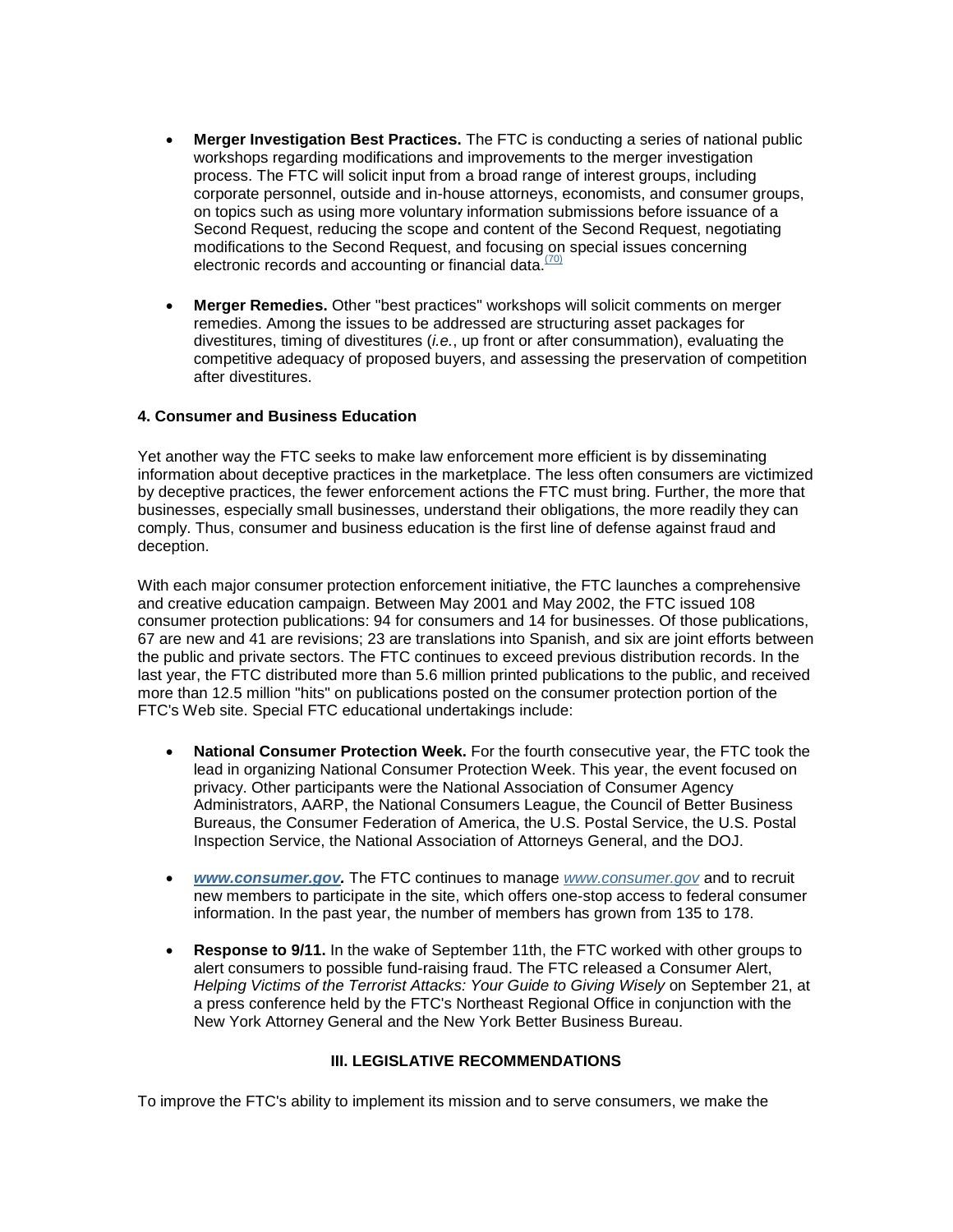following recommendations for legislative changes. We would be happy to work with the Committee to develop appropriate language.

### **A. ELIMINATE THE FTC ACT'S EXEMPTION FOR COMMUNICATIONS COMMON CARRIERS**

The FTC Act exempts common carriers subject to the Communications Act from its prohibitions on unfair and deceptive acts or practices and unfair methods of competition. This exemption dates from a period when telecommunications were provided by government-authorized, highly regulated monopolies. The exemption is now outdated. In the current world, firms are expected to compete in providing telecommunications services. Congress and the Federal Communications Commission (FCC) have dismantled much of the economic regulatory apparatus formerly applicable to the industry. Telecommunications firms also have expanded into numerous noncommon carrier activities. Oversight by the FTC of telecommunications firms' activities thus has become increasingly important.

The FTC Act exemption has proven to be a barrier to effective consumer protection, both in common carriage and in other telecommunications businesses. The exemption also has prevented the FTC from applying its legal and economic expertise regarding competition to mergers and other possible anticompetitive practices, not only involving common carriage, but in other high-tech fields involving telecommunications. We believe that Congress should eliminate the special exemption to reflect the fact that competition and deregulation have replaced comprehensive economic regulation.

FTC efforts to halt fraudulent or deceptive practices by telecommunications firms have sometimes been stymied by the common carrier exemption. While common carriage has been outside the FTC's authority, we believe that the FTC Act applies to non-common carrier activities of telecommunications firms, even if the firms also provide common carrier services.  $(T_1)$  Continuing disputes over the breadth of the FTC Act's common carrier exemption hamper the FTC's oversight of the non-common carrier activities. These disputes have arisen even when the FCC does not have, or does not exercise, jurisdiction over the non-common carrier activity. These disputes may increase the costs of pursuing an enforcement action, or may cause the agency to narrow an enforcement action - for example, by excluding some participants in a scheme - to avoid protracted jurisdictional battles and undue delay in providing consumer redress.

The FTC has the necessary expertise to address these issues. The FTC is the federal agency with broad consumer protection and competition experience covering nearly all fields of commerce. The FTC has extensive expertise with advertising, marketing, billing, and collection, areas in which significant problems have emerged in the telecommunications industry. In addition, the FTC has powerful procedural and remedial tools that could be used effectively to address developing problems in the telecommunications industry if the FTC were authorized to reach them.

The common carrier exemption also significantly restricts the FTC's ability to engage in effective antitrust enforcement in broad sectors of the economy. The mix of common carrier and noncommon carrier activities within particular telecommunications companies frequently precludes FTC antitrust enforcement for much of the telecommunications industry. Further, because of the expansion of telecommunications firms into other high-tech industries and the growing convergence of telecommunications and other technologies, the common carrier exemption increasingly limits FTC involvement in a number of industries outside telecommunications.

## **B. TECHNICAL CHANGES**

The FTC also requests two new limited grants of authority: (1) the ability to accept reimbursement for expenses incurred by the FTC in assisting foreign or domestic law enforcement authorities,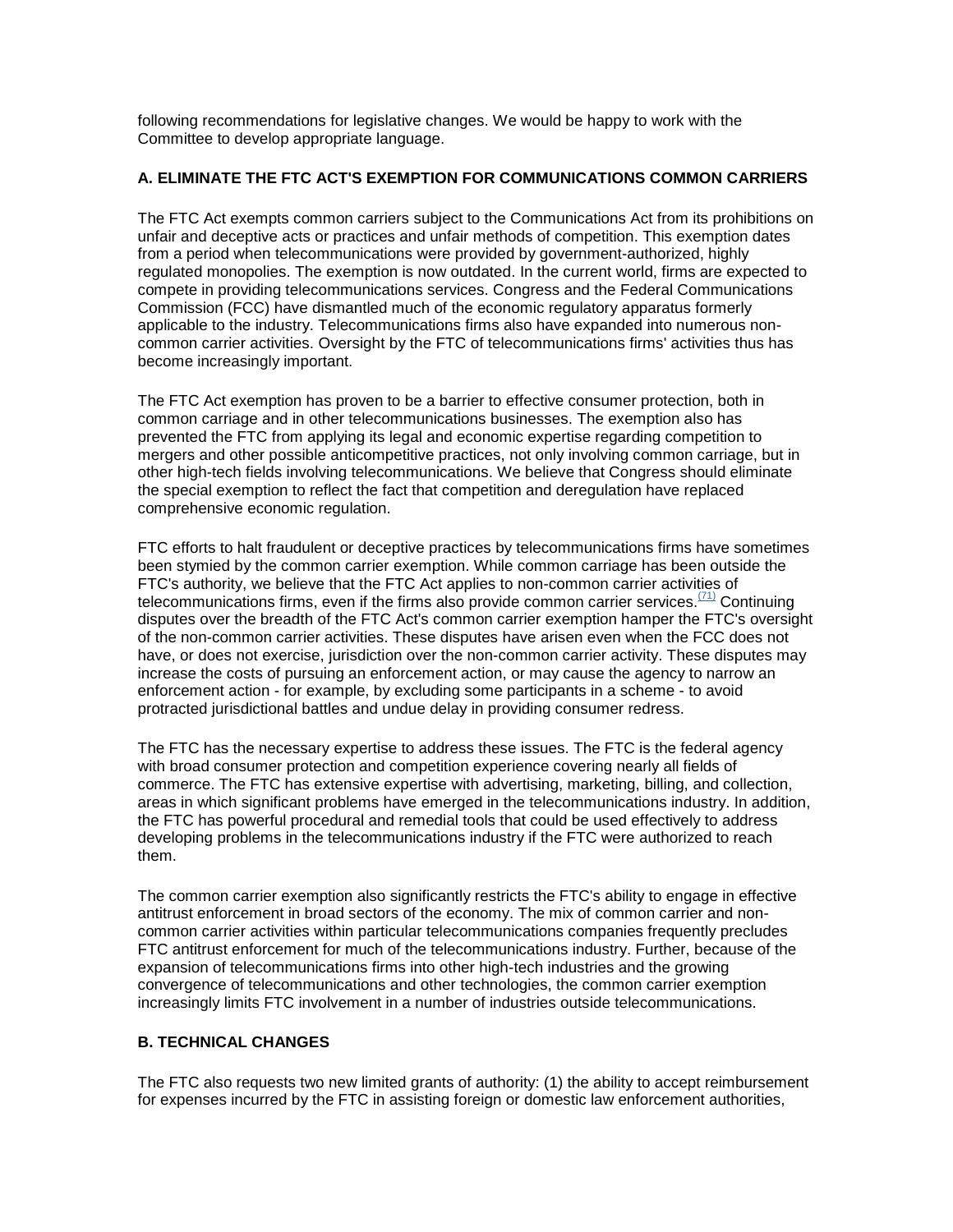and (2) the ability to accept volunteer services, in-kind benefits, or other gifts or donations. Both new authorities would be useful as the FTC tries to stretch its resources to meet its statutory responsibilities.

The authority to accept reimbursement for expenses incurred in assisting foreign or domestic law enforcement authorities would be especially useful, since the FTC has been working closely with domestic and foreign law enforcement authorities to address possible law violations. Partnering with these law enforcement authorities has resulted in enhanced law enforcement efforts and greater sharing of significant information. In some of these situations, our foreign or domestic partner is interested in reimbursing the FTC for the services it has provided or in sharing some of the costs of investigating or prosecuting the matter. Without specific statutory reimbursement authority, however, the FTC cannot accept and keep such reimbursements because of constraints under appropriations law. $(72)$ 

In addition, the FTC requests authority to accept donations and gifts, such as volunteer services and in-kind benefits. Congress has conferred this authority by statute on various agencies, including the Office of Government Ethics, the FCC, and the Consumer Product Safety Commission.<sup> $(73)$ </sup> Without this authority, the FTC cannot accept services or keep items because of appropriations law constraints. This broad restriction on acceptance of gifts sometimes limits the FTC's ability to fulfill its mission in the most cost-effective manner. For example, the FTC cannot accept volunteer services from individuals wishing to provide such services to the agency. In addition, agency officials must sometimes refuse donated items that could otherwise be useful in carrying out the agency's mission, such as books and similar mission-related items.

## **IV. CONCLUDING REMARKS**

Mr. Chairman and Members of the Subcommittee, we appreciate this opportunity to provide an overview of the Commission's efforts to maintain a competitive marketplace, free of deceptive and unfair practices, for American businesses and consumers. We believe that the Commission's antitrust and consumer protection enforcement has demonstrable benefits for consumers and the American economy - benefits that far outweigh the resources allocated to maintaining our mission. We would be pleased to respond to any questions you may have.

#### **ENDNOTES**

1. The FTC has broad law enforcement responsibilities under the Federal Trade Commission Act, 15 U.S.C. § 41 *et seq*. The statute provides the agency with jurisdiction over the most of the economy. Certain entities, such as depository institutions and common carriers, are wholly or partially exempt from FTC jurisdiction, as is the business of insurance. In addition to the FTC Act, the FTC has enforcement responsibilities under more than 40 statutes.

2. Timothy J. Muris, *Chairman Robert Pitofsky: Public Servant and Scholar*, Remarks Before the American Antitrust Institute, Second Annual Conference (Washington, D.C., June 12, 2001), available at [<http://www.ftc.gov/speeches/muris/muris010612.htm>](http://www.ftc.gov/speeches/muris/muris010612.htm).

3. Much of what the FTC challenges in its consumer protection mission is hard-core fraud, and given the transient nature of many of these illegitimate operations, we frequently are unable to collect the full amount of the monetary judgment ordered. The judgment amount, however, gives some indication of the extent of fraud and deception stopped by the FTC.

4. This web site is available at [<http://www.sentinel.gov>](http://www.sentinel.gov/).

5. Press Release, *State, Federal Law Enforcers Launch Sting on Business Opportunity, Work-at-*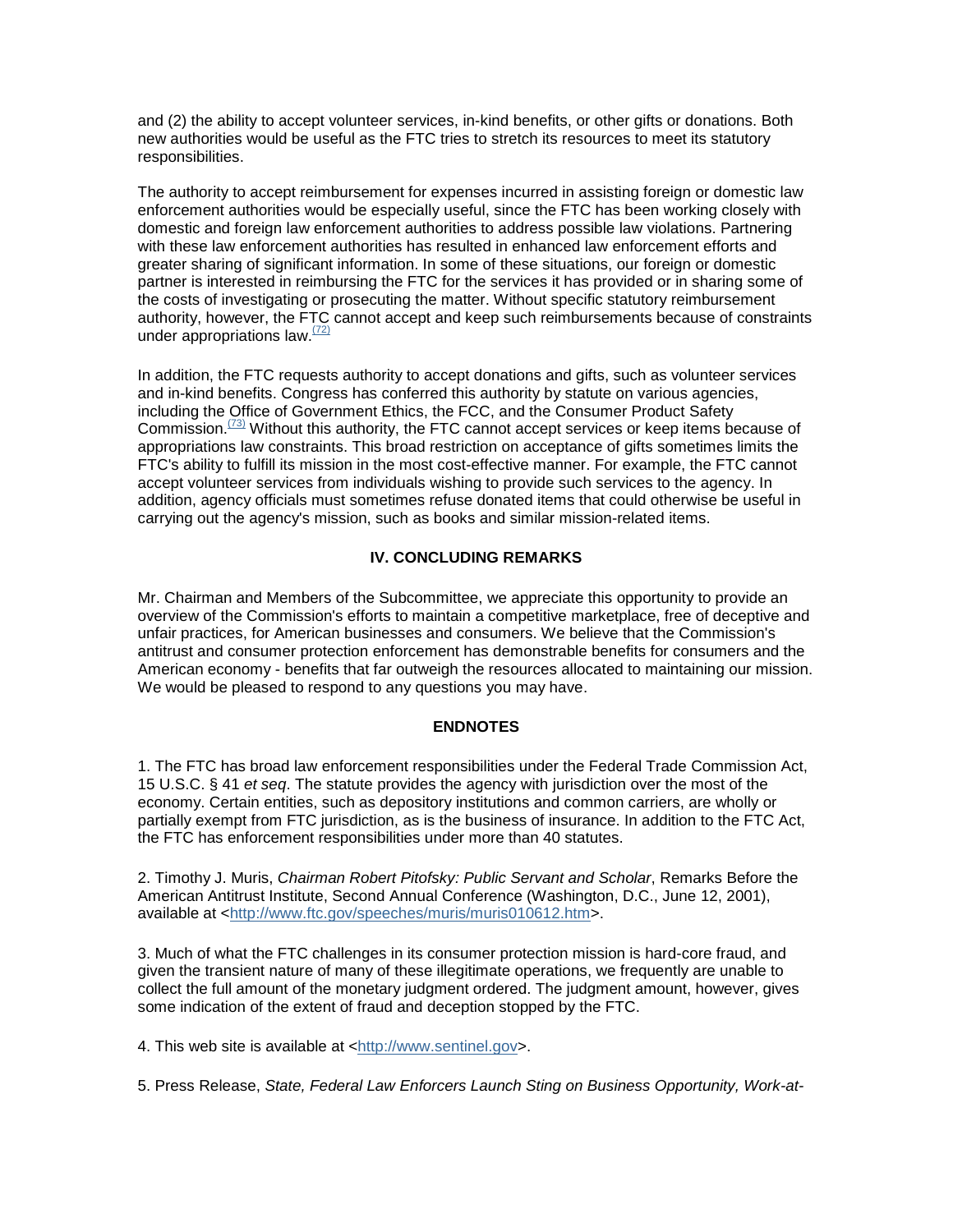*Home Scams* (June 20, 2002), available at [<http://www.ftc.gov/opa/2002/06/bizopswe.htm>](http://www.ftc.gov/opa/2002/06/bizopswe.htm).

6. Press Release, *FTC Sweep Protects Consumers from "Dialing for Deception*" (Apr. 15, 2002), available at [<http://www.ftc.gov/opa/2002/04/dialing.htm>](http://www.ftc.gov/opa/2002/04/dialing.htm).

7. *FTC v. H.G. Kuykendall, Jr.*, No. CIV-96-388-M (W.D. Okla. Mar. 4, 2002).

8. *FTC v. Access Resource Servs., Inc.*, No. 02-60226 (S.D. Fla. Feb. 20, 2002).

9. *FTC v. Electronic Products Distribution*, L.L.C., No. 02CV0888 H(AJB) (S.D. Cal. May 7, 2002); *FTC v. United Fitness of America, LLC,* No. CV-S-02-648-KJD-LRL (D. Nev. May 7, 2002); *FTC v. Hudson Berkley Corp.*, No. CV-S-0649-PMP-RJJ (D. Nev. May 7, 2002).

10. *Interstate Bakeries Corp.*, Docket No. C-3402 (Apr. 16, 2002) (consent order).

11. Palm, Inc. Docket No. C-4044 (April 18, 2002) (consent order)

12. 15 U.S.C § 18a, *as amended*, Pub. L. No 106-553, 114 Stat. 2762 (2000).

13. *See* 15 U.S.C. § 18a, *as amended*, Pub. L. No. 106-553, 114 Stat. 2762 (2000).

14. *MSC Software Corp*., Docket No. 9299 (Oct. 10, 2001) (complaint issued) (alleging that two MSC acquisitions violated Clayton Act).

15. *MSC Software Corp*., Docket No. 9299 (Oct. 10, 2001) (complaint issued) (involving engineering software); *Chicago Bridge Iron Co., Inc.*, Docket No. 9300 (Oct. 25, 2001) (complaint issued) (pertaining to field-erected specialty industrial storage tanks).

16. Press Release, *FTC Authorizes Suit to Block Joint Acquisition of Seagram Spirits and Wine by Diageo PLC and Pernod Ricard S.A.* (Oct. 23, 2001), available at [<http://www.ftc.gov/opa/2001/10/diageo.htm>](http://www.ftc.gov/opa/2001/10/diageo.htm).

17. *FTC v. Libbey, Inc.*, Civ. Act. No. 02-0060 (RBW) (Memorandum Opinion) (D.D.C. Apr. 22, 2002) (granting FTC's request for a preliminary injunction).

18. Press Release, *FTC to Challenge DGF Stoess's Proposed Acquisition of Leiner Davis* (Jan. 15, 2002), available at [<http://www.ftc.gov/opa/2002/01/gelatin.htm>](http://www.ftc.gov/opa/2002/01/gelatin.htm).

19. Press Release, *FTC Authorizes Injunction to Pre-empt Meade Instruments' Purchase of All, or Certain Assets, of Tasco Holdings, Inc.'s Celestron International* (May 29, 2002), available at [<http://www.ftc.gov/opa/2002/05/meadecelestron.htm>](http://www.ftc.gov/opa/2002/05/meadecelestron.htm).

20. Press Release, *FTC Seeks to Block Cytyc Corp.'s Acquisition of Digene Corp.* (June 24, 2002), available at [<http://www.ftc.gov/opa/2002/06/cytyc\\_digene.htm>](http://www.ftc.gov/opa/2002/06/cytyc_digene.htm).

21. Telemarketing Sales Rule, 67 Fed. Reg. 4492 (Jan. 30, 2002) (proposed Rule amendments).

22. Press Release, *Workshop Planned To Discuss Strategies for Providing Effective Financial Privacy Notices* (Sept 24, 2001), available at [<http://www.ftc.gov/opa/2001/09/glbwkshop.htm>](http://www.ftc.gov/opa/2001/09/glbwkshop.htm).

23. Press Release, *FTC to Host Public Workshop on Consumer Information Security* (Mar. 12,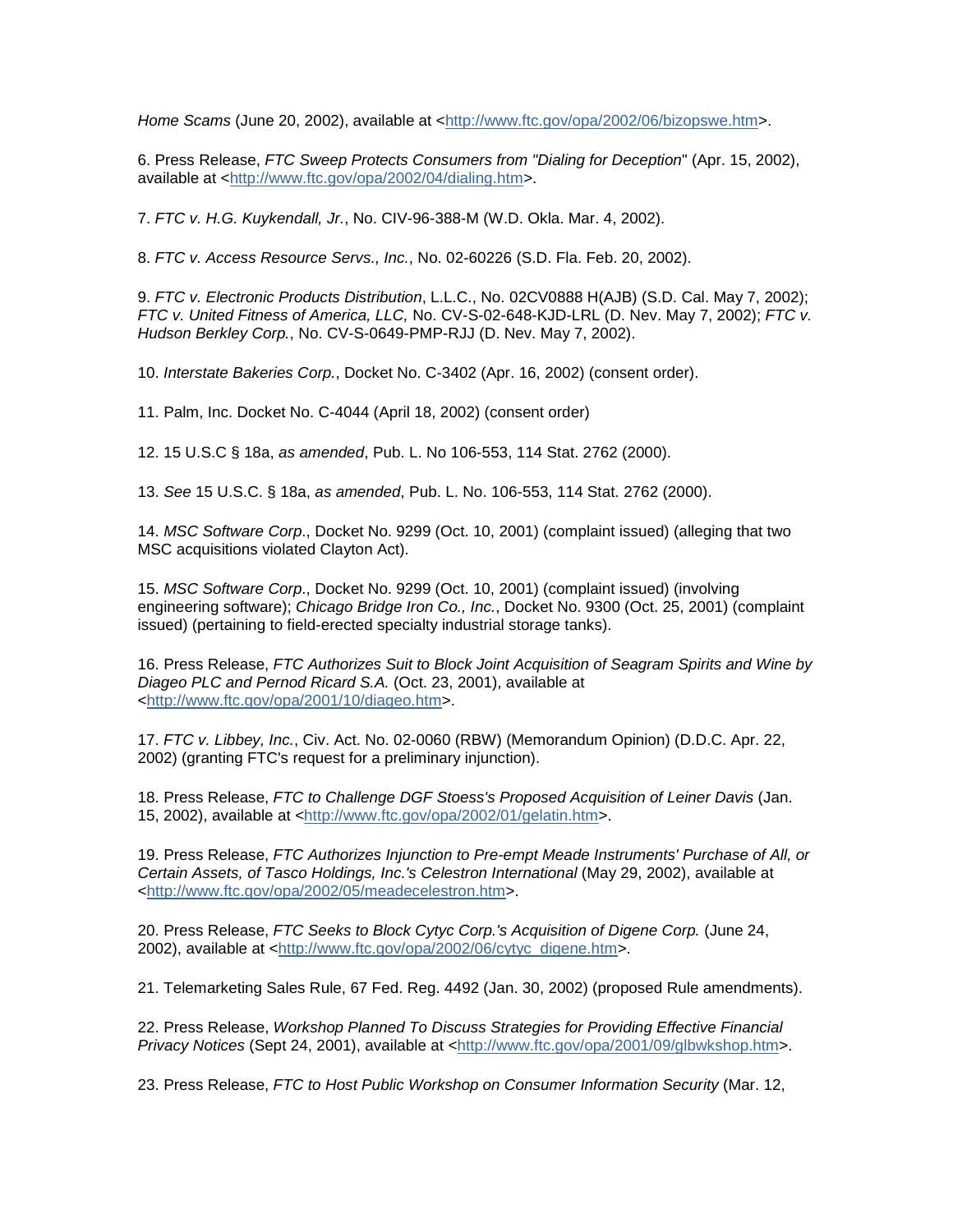2002), available at [<http://www.ftc.gov/opa/2002/03/security.htm>](http://www.ftc.gov/opa/2002/03/security.htm).

24. *United States v. The Ohio Art Co.,* No. 3:02CV7203 (N.D. Ohio filed Apr. 19, 2002); *United States v. American Pop Corn Co.*, No. C02-4008DEO (N.D. Iowa Feb. 28, 2002) (consent decree); *United States v. Lisa Frank, Inc.*, No. 01-1516-A (E.D. Va. Oct. 3, 2001) (consent decree); *United States v. Looksmart, Ltd.*, No. 01-606-A (E.D. Va. Apr. 23, 2001) (consent decree); *United States v. Bigmailbox.com, Inc.*, No. 01-605-A (E.D. Va Apr. 23, 2001) (consent decree); *United States v. Monarch Servs., Inc.*, No. AMD 01 CV 1165 (D. Md. Apr. 20, 2001) (consent decree).

25. *Eli Lilly & Company*, Docket No. C-4047, (May 10, 2002) (final order).

26. 15 U.S.C. § 6801.

27. *FTC v. Information Search, Inc.*, No. AMD-01-1121 (D. Md. Mar. 15, 2002); *FTC v. Guzzetta*, No. CV-01-2335 (E.D.N.Y. Feb. 25, 2002); *FTC v. Garrett*, No. H 01-1225 (S.D. Tex. Mar. 26, 2002).

28. The cases challenging the misuse of preacquired account information and deceptive spam also involved issues of fraud.

29. *TechnoBrands, Inc., and Charles J. Anton,* Docket No. C-4041 (Apr. 15, 2002) (decision and order), available at [<http://www.ftc.gov/os/2002/04/technobranddo.pdf>](http://www.ftc.gov/os/2002/04/technobranddo.pdf); *FTC v. Technobrands, Inc.*, No. 3:02-CV-86 (E.D. Va. filed Feb.15, 2002); *FTC v. Ira Smolev*, No. 01-8922 CIV ZLOCH (S.D. Fla. filed Oct. 23, 2001).

30. *FTC v. Boivin*, No. 8:02-CV-77-T-26 MSS (M.D. Fla. Jan. 15, 2002) (consent decree); *FTC v. Estenson*, No. A3-02-10 (DND Feb. 5, 2002) (consent decree); *FTC v. Larsen*, No. 8:02-CV-76-T-26MAP (M.D. Fla. Jan. 16, 2002) (consent decree); *FTC v. Lutheran*, No. 02 CV 0095 K (RAB) (S.D. Cal. Jan. 18, 2002) (consent decree); FTC v. Va, No. 02-60062-Civ-Zloch (S.D. Fla. Jan. 18, 2002) (consent decree); *FTC v. Pacheco*, No. 02-CV-31L (D.R.I. Jan. 22, 2002) (consent decree).

31. *FTC v. BTV Industries*, No. CV-S-02-0437-LRH (PAL) (D. Nev. filed Mar. 7, 2002).

32. Katharine Levit *et al., Inflation Spurs Health Spending in 2000*, 21 Health Affairs 172 (Jan. - Feb. 2002).

33. *FTC v. Vital Living Products, Inc.*, No. 3:02CV74-MU (W.D. N.C. Mar. 13, 2002).

34. *FTC v. Pletschke,* Docket No. C-4040 (Feb. 22, 2002) (decision and order).

35. The titles of the teaser sites are: Looking for Financial Freedom?; The Ultimate Prosperity Page; Nordicalite Weight Loss Product; A+ Fast Ca\$\$h for College; EZTravel: Be an Independent agent; EZTravel: Certificate of Notification; EZToyz Investment Opportunity; HUD Tracer Association; CreditMenders Credit Repair; NetOpportunities: Internet is a Gold Mine; National Business Trainers Seminars; VirilityPlus: Natural Alternative to Viagra; ArthritiCure: Be Pain-Free Forever.

36. Commissioner Sheila F. Anthony, Remarks Before the Food & Drug Law Institute, 45<sup>th</sup> Annual Educational Conference, *Combating Deception in Dietary Supplement Advertising* (Apr. 16, 2002), available at [<http://www.ftc.gov/speeches/anthony/dssp2.htm>](http://www.ftc.gov/speeches/anthony/dssp2.htm).

37. *See* National Health Expenditures, by Source of Funds and Type of Expenditures, Health Care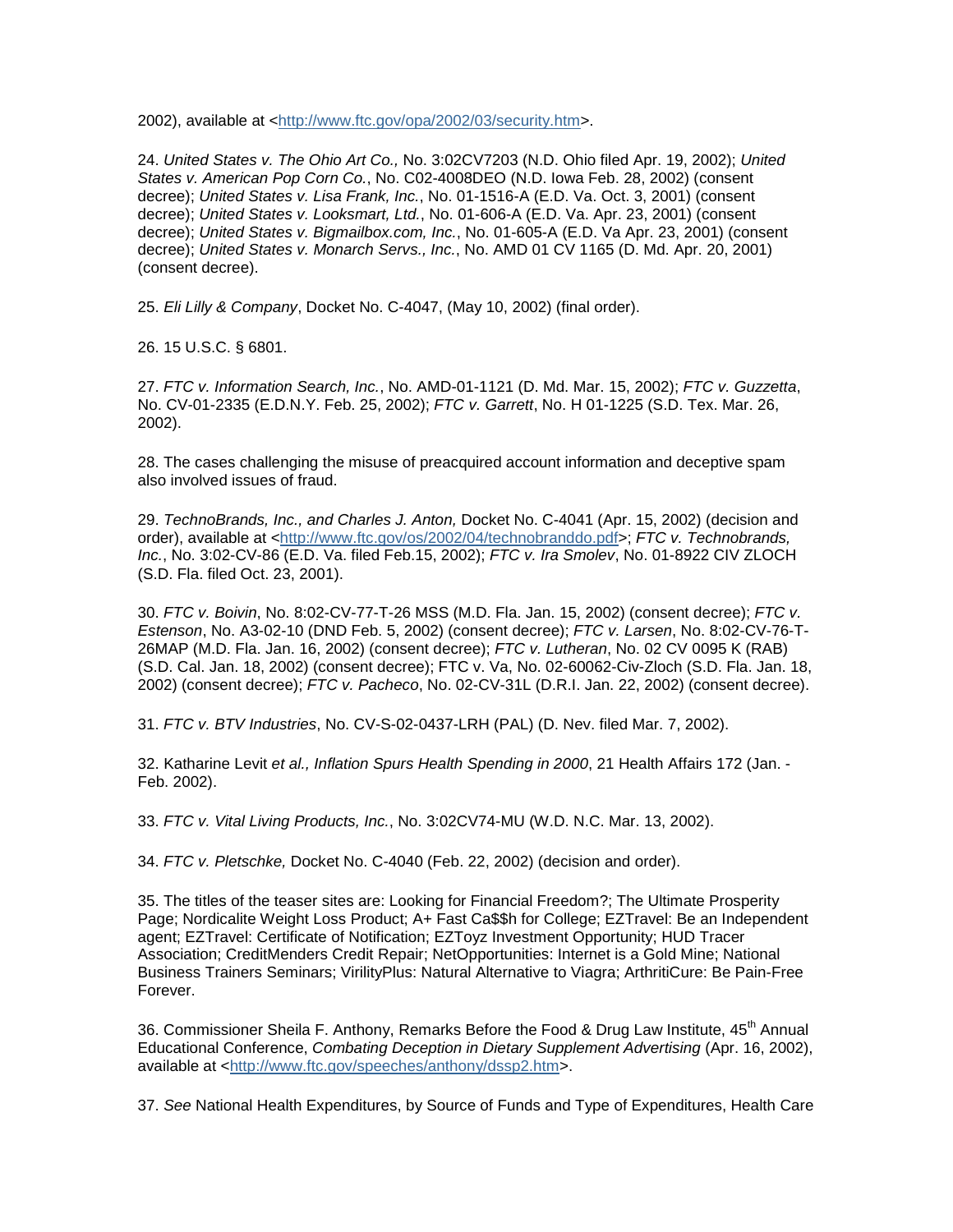Financing Administration, available at [<http://www.hcfa.gov/stats/nhe-oact/tables/t3.htm>](http://www.hcfa.gov/stats/nhe-oact/tables/t3.htm)

38. *FTC v. The Hearst Trust, The Hearst Corp., and First DataBank, Inc.,* Civ Act. No.1:01CV00734 (D.D.C. Apr. 5, 2001) (complaint) (Commissioner Leary and Commissioner Swindle dissenting).

39. *FTC v. Hearst*, Civ. Act. No. 1:01CV00734 (D.D.C. Nov. 9, 2001) (Stipulation for Entry of Final Order and Stipulated Permanent Injunction).

40. Congressional Budget Office, How Increased Competition from Generic Drugs Has Affected Prices and Returns in the Pharmaceutical Industry (July 1998), available at [<http://www.cbo.gov>](http://www.cbo.gov/).

41. *Id*.

42. *See* Federal Food, Drug, and Cosmetics Act, 21 U.S.C. § 301 *et seq*. The Hatch-Waxman amendments were contained in the Drug Price Competition and Patent Restoration Act of 1984, Pub. L. No. 98-417, 98 Stat. 1585 (codified at 15 U.S.C. §§ 68b, 68c, 70b; 21 U.S.C. §§ 301 note, 355, 360cc; 28 U.S.C. § 2201; 35 U.S.C. §§ 156, 271, 282 (1984)).

43. *Schering-Plough Corp*., Dkt. 9297 (Apr. 2, 2002) (consent order as to American Home Products). In an initial decision filed on June 27, 2002, an FTC Administrative Law Judge (ALJ) dismissed all allegations of anticompetitive conduct in a March 2001 Federal Trade Commission complaint against pharmaceutical manufacturers Schering-Plough Corporation (Schering) and Upsher-Smith Laboratories (Upsher-Smith). *Schering-Plough Corp*., Dkt. 9297 (June 27, 2002) (initial decision) (available at [<http://www.ftc.gov/os/2002/07/scheringinitialdecisionp1.pdf,](http://www.ftc.gov/os/2002/07/scheringinitialdecisionp1.pdf) and <http://www.ftc.gov/os/2002/07/scheringinitialdecisionp2.pdf> . An appeal is pending with the Commission.

44. *Biovail Corp.,* File No. 011-0094 (Apr. 23, 2002) (proposed consent order accepted for placement on public record for comment).

45. *In re Buspirone Patent Litigation/In re Buspirone Antitrust Litigation*, Memorandum of Law of *Amicus Curiae* the Federal Trade Commission in Opposition to Defendant's Motion to Dismiss *available at* [<http://www.ftc.gov/os/2002/01/busparbrief.pdf>](http://www.ftc.gov/os/2002/01/busparbrief.pdf).

46. *In re Buspirone,* 185 F. Supp. 2d 363 (S.D.N.Y. 2002).

47. *Biovail Corp.,* File No. 011-0132 (June 27, 2002) (proposed consent order accepted for placement on public record for comment).

48. See Thomas B. Leary, Commissioner, *Antitrust Issues in Settlement of Pharmaceutical Patent Disputes, Part II,* Remarks Before the American Bar Association's Antitrust Healthcare Program, Washington, D.C., (May 17, 2001)

[<http://www.ftc.gov/speeches/leary/learypharmaceuticalsettlement.htm>](http://www.ftc.gov/speeches/leary/learypharmaceuticalsettlement.htm); Thomas B. Leary, Commissioner, *Antitrust Issues in Settlement of Pharmaceutical Patent Disputes*, Address Before the Sixth Annual Antitrust Healthcare Forum, Northwestern University School of Law, Chicago, Illinois (Nov. 3, 2000), available at [<http://www.ftc.gov/speeches/leary/learypharma.htm>](http://www.ftc.gov/speeches/leary/learypharma.htm). The Commission also submitted testimony this Spring on competition in the pharmaceutical industry before the Committee on Commerce, Science, and Transportation, U.S. Senate. The testimony is available at [<http://www.ftc.gov/os/2002/04/pharmtestimony.htm>](http://www.ftc.gov/os/2002/04/pharmtestimony.htm).

49. *See* 65 Fed. Reg. 61334 (Oct. 17, 2000); 66 Fed. Reg. 12512 (Feb. 27, 2001).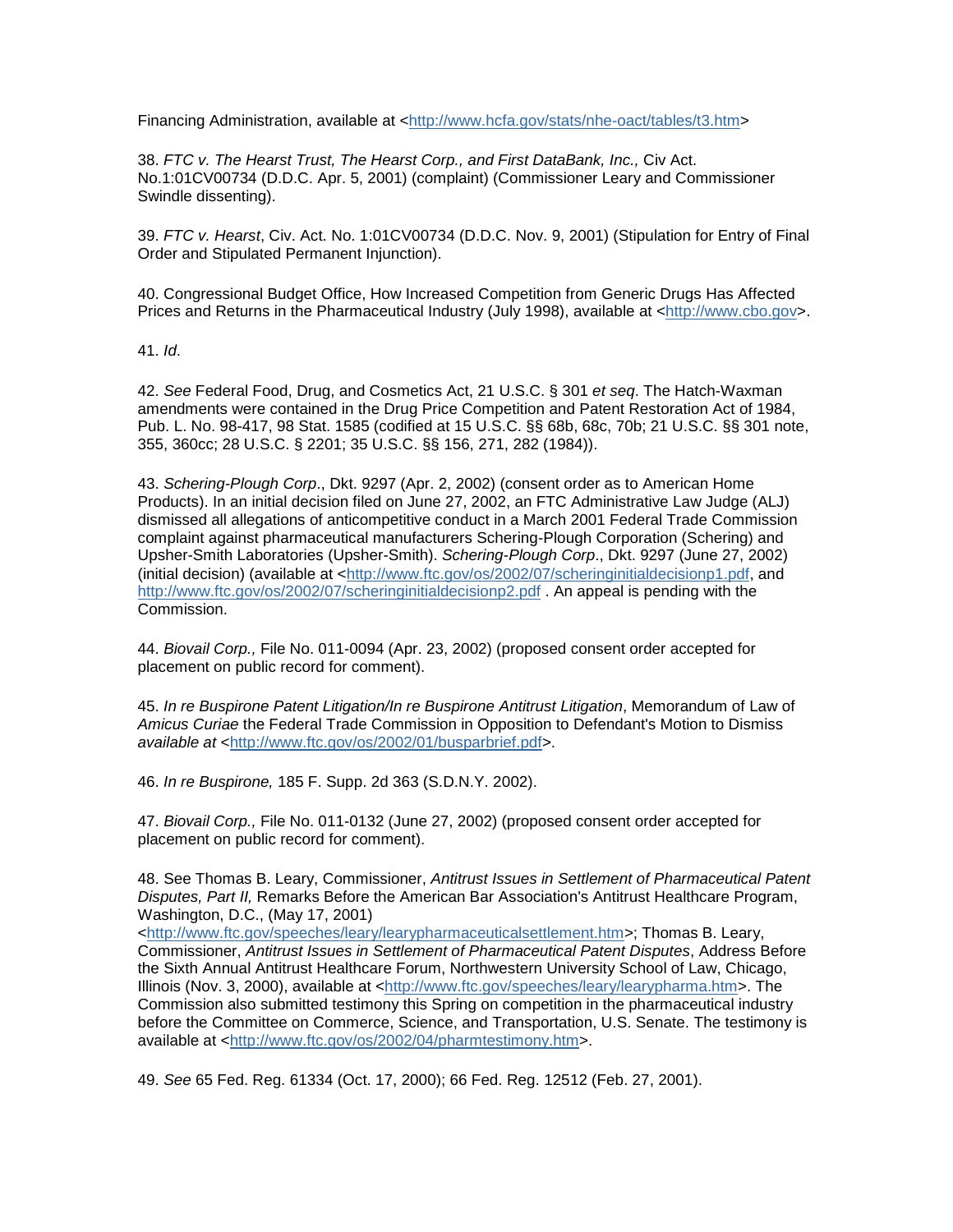50. *Physician Integrated Servs. of Denver, Inc., Michael J. Guese, M.D., and Marcia L. Brauchler*, File No. 011-0173 (May 13, 2002) (proposed consent order accepted for placement on public record for comment); *Aurora Associated Primary Care Physicians, L.L.C., Richard A. Patt, M.D., Gary L. Gaede, M.D., and Marcia L. Brauchler*, File No. 011-0174 (May 13, 2002) (proposed consent order accepted for placement on public record for comment).

51. *Obstetrics and Gynecology Med. Corp. of Napa Valley*, File No. 011-0153 (May 14, 2002) (final order).

52. *Chevron Corp./Texaco Inc*., Docket No. C-4023 (Jan. 2, 2002) (consent order).

53. *Valero Energy Corp./Ultramar Diamond Shamrock Corp.*, Docket No. C-4031 (Feb. 19, 2002) (consent order).

54. *Phillips Petroleum Corp./Tosco Corp.*, File No. 011-0095 (Sept. 17, 2001) (Statement of the Commission).

55. For example, an FTC study of the broadcasting industry influenced passage of the Radio Act of 1927 (a predecessor to the Federal Communications Act of 1934), and the FTC's disclosure of securities abuses played a role in heightening Congressional recognition of the need for securities regulation and led to the Securities Act of 1933.

56. Staff of the Federal Trade Commission, Anticipating the 21<sup>st</sup> Century: Competition Policy in the New High-Tech, Global Marketplace (May 1996).

57. Letter from Timothy J. Muris, Chairman, Federal Trade Commission and Charles A. James, Assistant Attorney General (Antitrust), Department of Justice, to The Honorable John B. Harwood, Speaker of the Rhode Island House of Representatives (regarding proposed bill H. 7462, Restricting Competition From Non-Attorneys In Real Estate Closing Activities) (Mar. 29, 2002); Letter from Timothy J. Muris, Chairman, Federal Trade Commission and Charles A. James, Assistant Attorney General (Antitrust), Department of Justice, to Ethics Committee, North Carolina State Bar (regarding North Carolina State Bar Opinions Restricting Involvement of Non-Attorneys in Real Estate Closings and Refinancing Transactions) (Dec. 14, 2001); and Comments of The Staff of the Federal Trade Commission, Intervenor, *In Re: Declaratory Ruling Proceeding On the Interpretation and Applicability of Various Statutes and Regulations Concerning the Sale of Contact Lenses* (Ct. Bd. Of Examiners for Opticians, Mar. 27, 2002).

58. *Rambus Inc.*, Docket No. 9302 (June 18, 2002) (complaint), available at [<http://www.ftc.gov/os/2002/06/rambuscmp.htm>](http://www.ftc.gov/os/2002/06/rambuscmp.htm).

59. *Id.*

60. In 1996, the FTC brought a similar case against Dell Computer, alleging that Dell had failed to disclose that it had an existing patent on a personal computer component that was adopted as the standard by a video electronics group. *Dell Computer Co.*, Docket No. C-3658 (May 20, 1996) (consent order) (Commissioner Azcuenaga dissenting).

61. *See* 66 Fed. Reg. 58146 (Nov. 20, 2001).

62. Federal Trade Commission, Public Workshop: The Mobile Wireless Web, Data Services and Beyond: Emerging Technologies and Consumer Issues (Feb. 2002), available at [<http://www.ftc.gov/bcp/reports/wirelesssummary/pdf>](http://www.ftc.gov/bcp/reports/wirelesssummary/pdf).